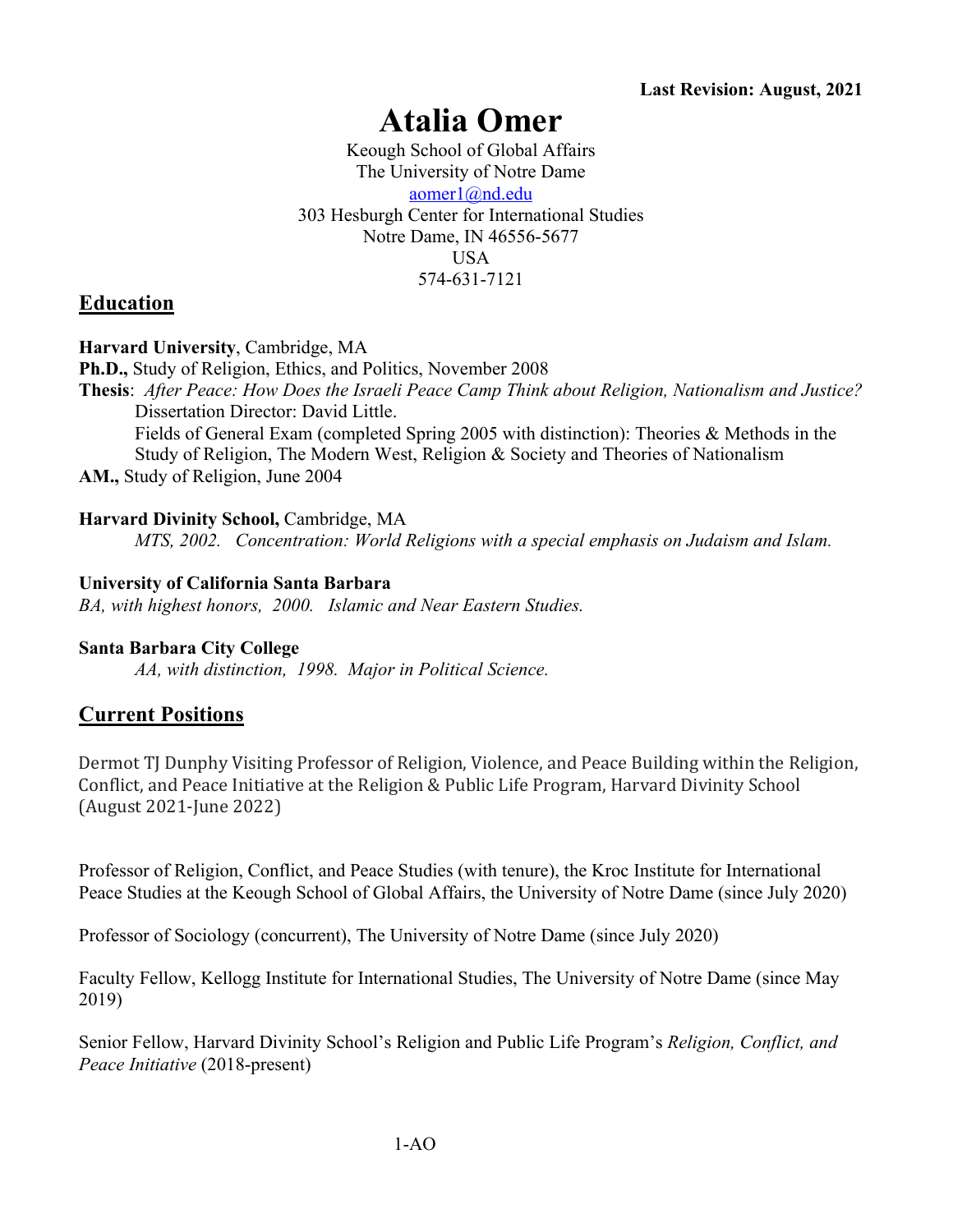Faculty Fellow, Groningen's Centre for Religion, Conflict, and Globalisation, Groningen, the Netherland (since January 2019)

Co-Director, *Contending Modernities: Catholic, Muslim, Secular* (August 2015-present)

Faculty Affiliate and Founding Member of the Steering Committee, Ansari Institute for Global Engagement With Religion, University of Notre Dame (2018-ongoing)

Faculty Fellow, *The Center for the Study of Religion and Society, University of Notre Dame* (2008-2016)

Concurrent Associate Professor – Pre-College Leadership Seminars, *University of Notre Dame* (2015 present)

# **Prior Position:**

Associate Professor of Religion, Conflict, and Peace Studies (with tenure), the Kroc Institute for International Peace Studies at the Keough School of Global Affairs, the University of Notre Dame (2014-2020)

Associate Professor of Religion, Conflict, and Peace Studies (Summer 2014), The University of Notre Dame at Tantur, Jerusalem

Assistant Professor of Religion, Conflict, and Peace Studies (2008-2014) *University of Notre Dame (The Kroc Institute for International Peace Studies & Sociology)*

# **Scholarship & Fellowships**

**Harvard Divinity School** Senior Fellow at the Religion and Public Life and Religion, Conflict & Peace Initiative (2018-present)

**Carnegie Corporation of New York's Andrew Carnegie Fellowship** (2017)

**The Notre Dame Institute for Advanced Studies** Distinguished Fellowship (Fall 2011)

**The Woodrow Wilson National Fellowship Foundation**  Charlotte W. Newcombe Doctoral Dissertation Fellowship (2007-8)

### **Graduate School of Arts and Sciences, Harvard University**

Tuition and Stipends (2002-2008)

**Graduate School of Arts and Sciences, Harvard University** Merit Fellowship for dissertation research (Fall 2006)

**Weatherhead Center for International Affairs, Harvard University** Graduate Student Associate (2006-8)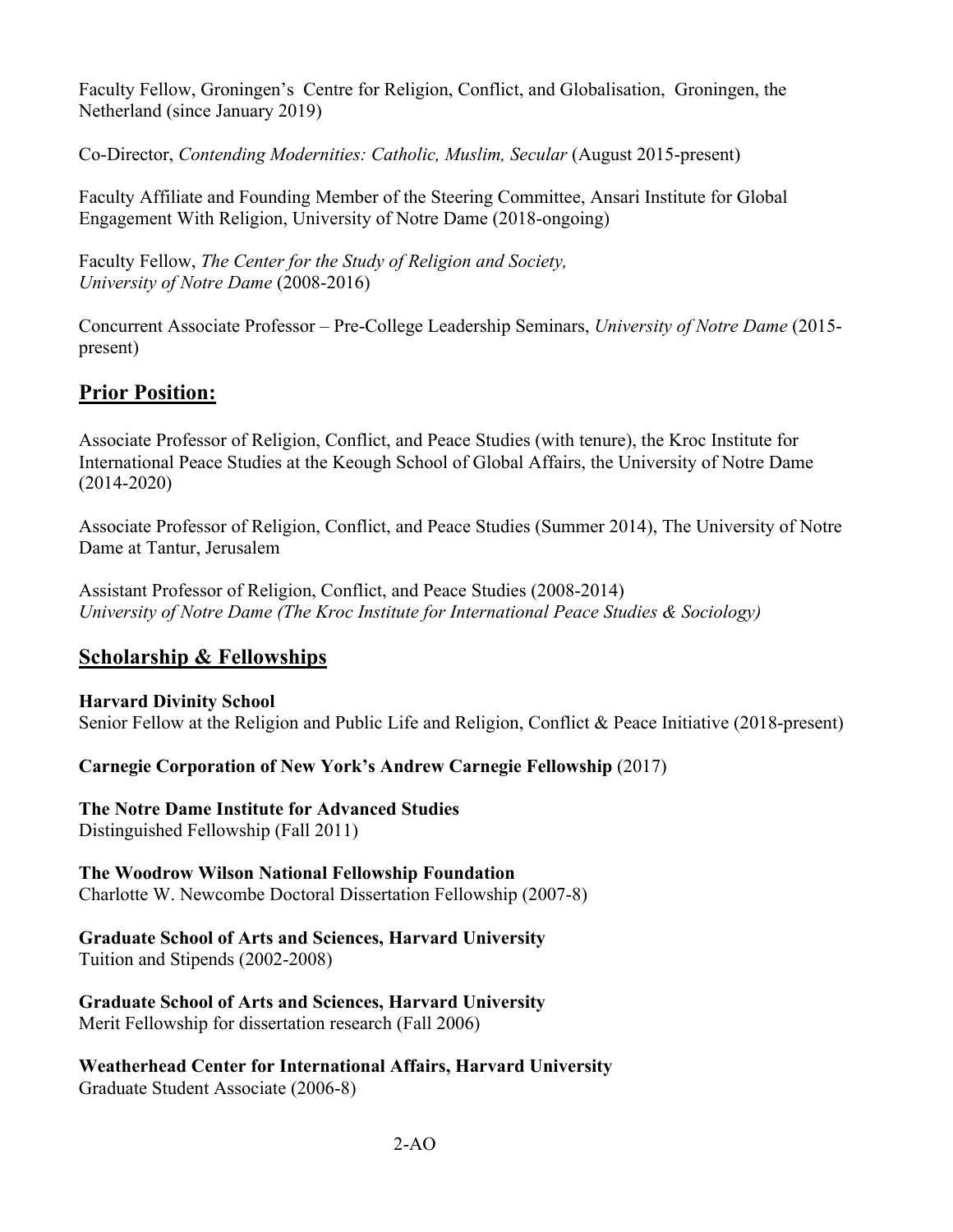### **Weatherhead Center for International Affairs, Harvard University**

Summer Research Grant (2007, 2008)

**The Center for the Study of World Religions in Harvard University** Doctoral Studies Fellowship (2002-2004).

# **Distinctions, Honors, Awards**

**Committee on the Study of Religion, Harvard University** Comprehensive Exams (passed with distinction, 2005)

**Phi Beta Kappa** (2000)

**University of California, Santa Barbara**

Excellence in Arabic Language Studies (2000)

# **Professional Memberships**

### **The American Academy of Religion**

- Elected for the Religion & the Social Sciences Steering Committee (2013-2016)
- Serve on the Steering Committee of the *Religion, Social Conflict & Peace Group (*2009-2015*)*
- Co-chair, *The Religion, Social Conflict & Peace Group* (2015-present)
- Journal of the American Academy of Religion, editorial board (2013-present)

**The International Studies Association** (2008—present)

- Best Graduate Student Paper, Religion & International Relations Section (2019-2020)
- **American Political Science Association** (2014—present)

**The Association for the Sociology of Religion** (2010-present)

**The Association for the Study of Nationalism and Ethnicity** (2007-present)

# **Books and Monographs**

*Days of Awe: Reimagining Jewishness in Solidarity with Palestinians* (University of Chicago Press, 2019)

*Review in LA Review of Books* by Prof Shaul Magid https://lareviewofbooks.org/article/an-explosiveissue-on-atalia-omers-days-of-awe/ and in *The Journal of the American Academy of Religion, Journal of Political Theology* and other placements. Also see interview in *The Nation*  https://www.thenation.com/article/bds-anti-zionist-activism-atalia-omer-interview/

*When Peace is Not Enough: How the Israeli Peace Camp thinks about Religion, Nationalism, and Justice* (Chicago and London: University of Chicago Press, 2013)

**Atalia Omer** *and* Jason Springs, *Religious Nationalism: A Reference Handbook* (Santa Barbara, CA: ABC-CLIO, 2013)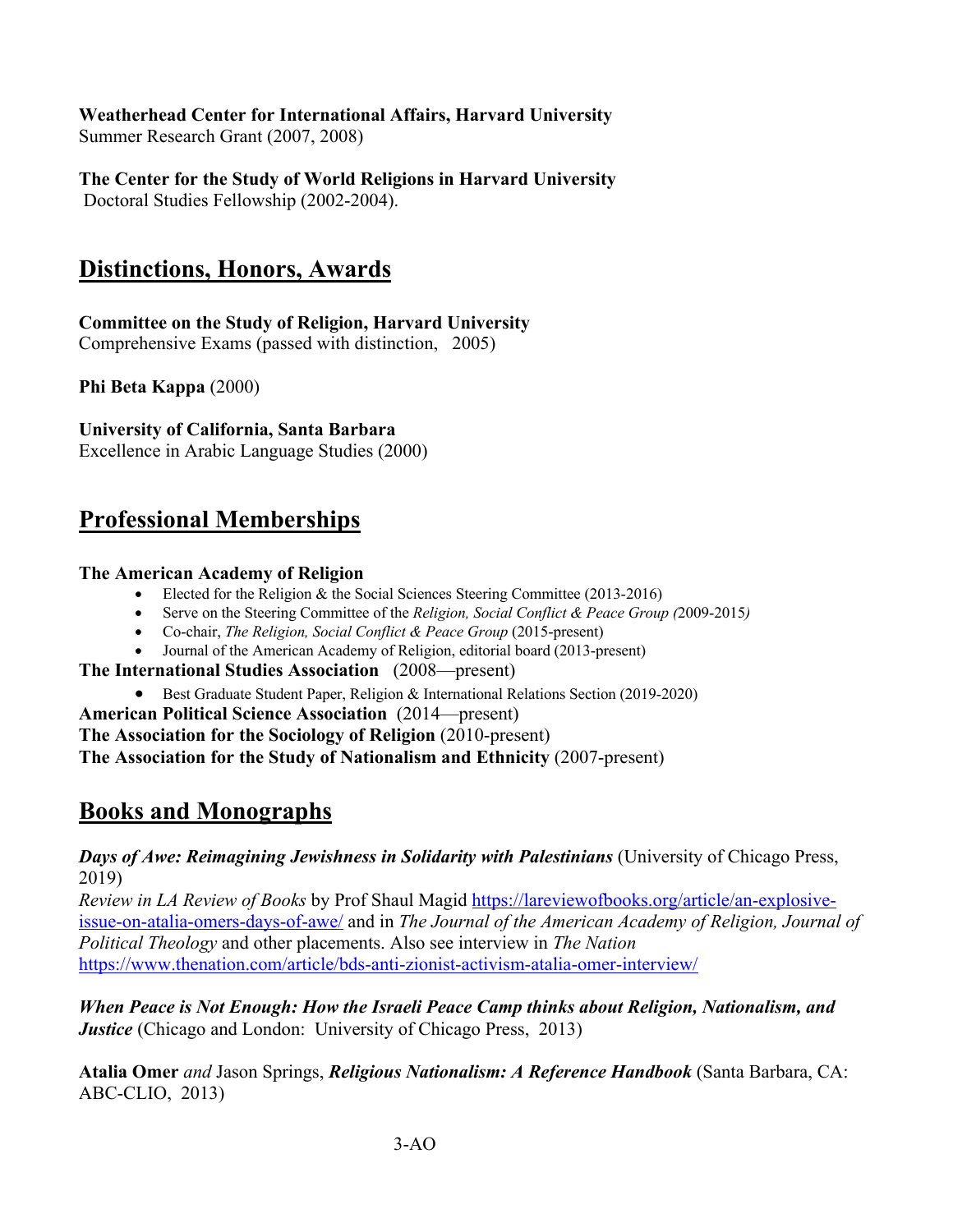**Atalia Omer**, R. Scott Appleby, and David Little of *The Oxford Handbook of Religion, Conflict and Peacebuilding* (Oxford University Press, 2015 and in paperback July 2019)

Tom Bamat, Myla Leguro, Nell Bolton, and **Atalia Omer** eds. *Interreligious Action for Peace: Studies in Muslim-Christian Cooperation* (Baltimore, MD: Catholic Relief Services, 2017)

*Decolonizing Religion and Peacebuilding* (under review).

Atalia Omer, ed. *Meditations on Religion and Broken Solidarities* (under review)

# **Refereed Journal Publications**

**"Decolonizing Religion and the Practice of Peace: Two Case Studies from the Postcolonial World"**  *Critical Research on Religion* , (2020) vol. 30, issue 3: 273-296.

**"Hope: A Not So Virtuous Ethics and Politics"** *Journal of the American Academy of Religion*  (forthcoming).

**"Practice without Reflection: Religion and the Study of Peace Beyond Good or Bad"** *Religions: A Special Issue on Religious Conflict and Peacebuilding: Advances in the Field"* (in process).

"**Prophets versus Religiocrats**," *The Review of Faith & International Affairs* 18, no. 2 (2020): 115-118.

**"Friends on the Margins"** *Journal of Religious Ethics* (2019) 47.1: 192-202.

**"Religion & Nationalism: Reassessing the Links"** *Emerging Trends in the Social and Behavioral Sciences* (first published online 10 December 2018)

**"When 'Good Religion' Is Good,"** *Journal of Religious and Political Practice* (2018) 4:1, 122-136

**"Commenting on Transvaluation of ISIS and Inhibiting anti-Muslim Violence in Christian Majority Ethiopia" by John Dulin** *Current Anthropology* (2017): 785-804.

**"Tweet Your Cause: Cyber Witnessing and the Case of Palestine Solidarity,"** in Pamina Firchow, Martin-Shields, Atalia Omer, Roger Mac Ginty "PeaceTech: The Liminal Spaces of Digital Technology" *International Studies Perspectives* (February 2017), 18:1, 4-42.

**"Hitmazrehut or Becoming of the East: Re-Orienting Israeli Sociology,"** *Critical Sociology* (2017) 43 (6): 949-976.

**"Nationalism and the Comparative Study of Religious Ethics: Future Trajectories,"** *Soundings: An Interdisciplinary Journal*, 98:3, 2015: 322-353.

**"Modernist Despite Themselves? The Limits of Critique as an Instrument of Change,"** *Journal of the American Academy of Religion,* (March 2015) 83.1: 27-71.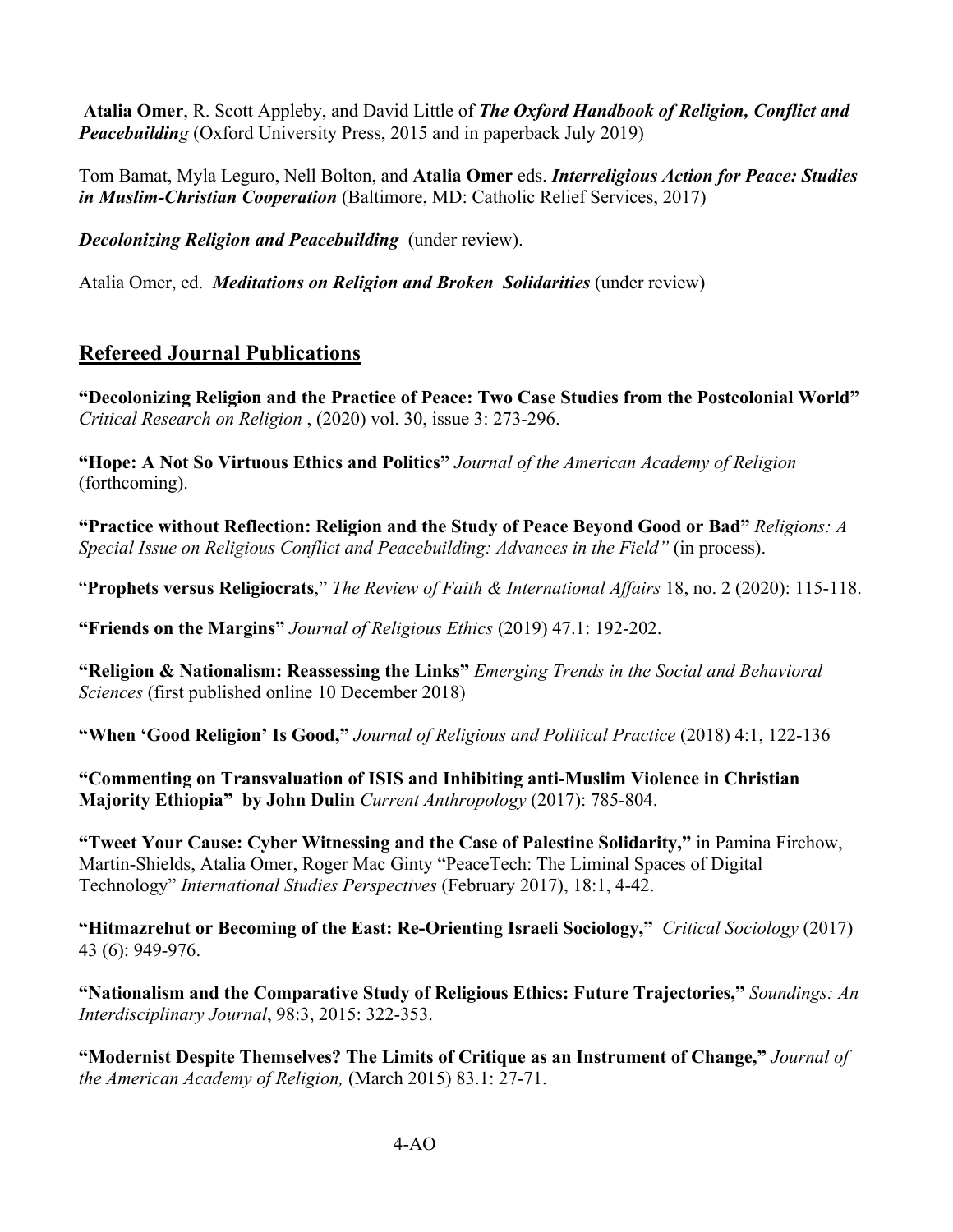**"The Cry of the Forgotten Stones: A Palestinian Liberation Theology & the Limits of a Theology for the Oppressed as a Peacebuilding Method"** *Journal of Religious Ethics* (2015) 43.2: 369-407

**In the Critic vs. Caretaker Dichotomy A Magic Dwells: Parroting McCutcheon; Policing 'Religion' (A Rejoinder to Merinda Simmons)** *Method & Theory in the Study of Religion* (2013) 25 (4-5): 382-402

**"Rejoinder: On Professor McCutcheon's (Un)Critical-Caretaking,"** *Journal of the American Academy of Religion* (2012) 80 (4): 1083-1097

**"Religious Peacebuilding: The Exotic, the Good, and the Theatrical,"** *Practical Matters* 5 (2012) http://practicalmattersjournal.org/issue/5/centerpieces/religious-peacebuilding

*Reprinted in* Atalia Omer, R. Scott Appleby, and David Little, eds., *Oxford Handbook on Religion, Conflict, and Peacebuilding* (Oxford University Press, 2015)

**"Rethinking 'Home' Abroad: Religion and the Reinterpretation of National Boundaries in the Indian and Jewish Diasporas in the U.S.,"** *The International Journal of Peace Studies* Spring/Summer 2011: Vol. 6, Number 1, pp. 23-51

**"Can a Critic Be a Caretaker too? Religion, Conflict, and Conflict Transformation,"** *Journal of the American Academy of Religion* June 2011 79 (2), pp. 459-496

**"'It's Nothing Personal': The Globalization of Justice, the Transferability of Protest, and the Case of the Palestine Solidarity Movement,"** *Studies in Ethnicity and Nationalism*, Vol. 9, Issue 3, pp. 497- 518, 2009

"**The Hermeneutics of Citizenship as a Peacebuilding Process: A Multiperspectival Approach to Justice,**" *Journal of Political Theology* Vol 11, No 5 (October 2010), pp. 650-673

"**Religion versus Peace: A False Dichotomy,**" *Studies in Ethnicity and Nationalism* Vol 7, Issue 3 (December 2007), pp. 109-131

# **Other Publications**

*Chapters in peer-reviewed edited volumes*:

**Atalia Omer** and Ernesto Verdeja, "**Genocide"** *Revised and Expanded Blackwell Companion on Religious Ethics*, eds. William Schweiker, Maria Antonaccio, Elizabeth Bucar, and David Clairmont (forthcoming)

"**The Intersectional Turn: Theories and Practices for Understanding Religion & Peace**" *Blackwell Companion to Religion and Peace*, ed. Jolyon Mitchell (forthcoming)

**Atalia Omer** and Joram Tarusarira, "**Religious Peacebuilding"** *Routledge Handbook of Religion and Politics* (3<sup>rd</sup> ed.), ed. Jeffrey Haynes (in process).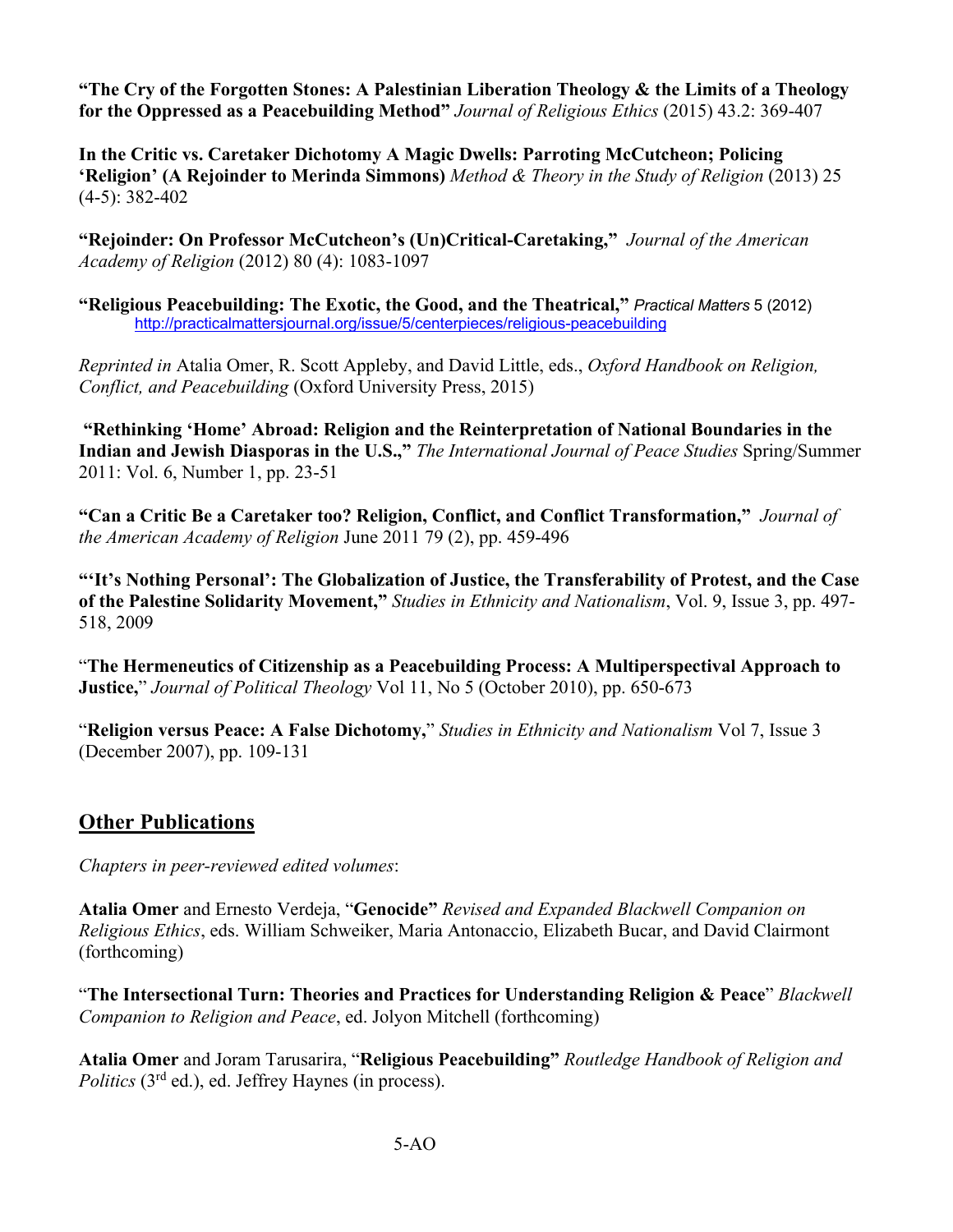"**Religion, Gender Justice, and Violence: Conflict and the Practices of Peace"** *The Routledge Handbook of Religions, Gender and Society* (forthcoming)

"**Disrupting Jewish Ideology from the Jewish Margins"** in Jeffrey Haynes ed. *Religion and Ideology*  (Routledge, 2021)

"**Transgressive Geography: Jews of Color and the Modern Semiotics of Jewish Power**" in Atalia Omer, ed. *Meditations on Religion and Solidarities Solidarities* (under review)

"**Domestic Religion: Why Interreligious Dialogue of Action for the Reduction of Child Marriage in the Coast of Kenya Conserves rather than Disrupts Power"** in eds. Tom Sauer, Jorg Kustermans, and Barbara Segaert *A Requiem for Peacebuilding?* (Palgrave's series Rethinking Peace and Conflict Studies, 2020): 59-94.

"**Interreligious Action as a Driver for Social Cohesion and Development**" (Baltimore, MD: Catholic Relief Services Press, 2017): 1-20.

"**Is Ferguson the Same as Gaza? Diaspora Grassroots Activism and Intersectional Alliances"** in Yasmin Sakia and Chad Haines, eds. *People's Peace* (Syracuse University Press, 2019): 202-229.

**"Toward a Polycentric Approach to Conflict Transformation"** in Sumner Twiss, and Rodney Petersen (eds.) *Religion and Public Policy: Human Rights, Conflict, and Ethics* (Cambridge University Press, 2015): 252-279

*"***Religion, Nationalism, and Solidarity Activism***" in* Atalia Omer, R. Scott Appleby, and David Little, eds., *The Oxford Handbook of Religion, Conflict and Peacebuilding* (Oxford University Press, 2015)

"**Religion, Conflict, and Peacebuilding: Synthetic Remarks**" *in* Atalia Omer, R. Scott Appleby, and David Little, eds., *The Oxford Handbook of Religion, Conflict and Peacebuilding* (Oxford University Press, 2015)

Co-authored with R. Scott Appleby and David Little, **"Preface,"** *in* Atalia Omer, Scott Appleby, and David Little, eds., *The Oxford Handbook of Religion, Conflict and Peacebuilding* (Oxford University Press, 2015)

"**Conflict & Peacebuilding**" in eds. Vince Biondo and Richard Hecht, *Religion in the Practice of Daily Life* (Santa Barbara, CA: Praeger, 2010), 513-548.

*Selected for reprint in* Richard D. Hecht and Vincent F. Biondo, eds*. Religion and Culture: Contemporary Practices and Perspectives* (Minneapolis, Minn: Fortress, 2012), 3-28

"**A Background Analysis of the Sudanese Civil War**," in eds. David Little and Donald Swearer, *Religion and Nationalism in Iraq: A Comparative Perspective* (Cambridge: Harvard University Press, 2006).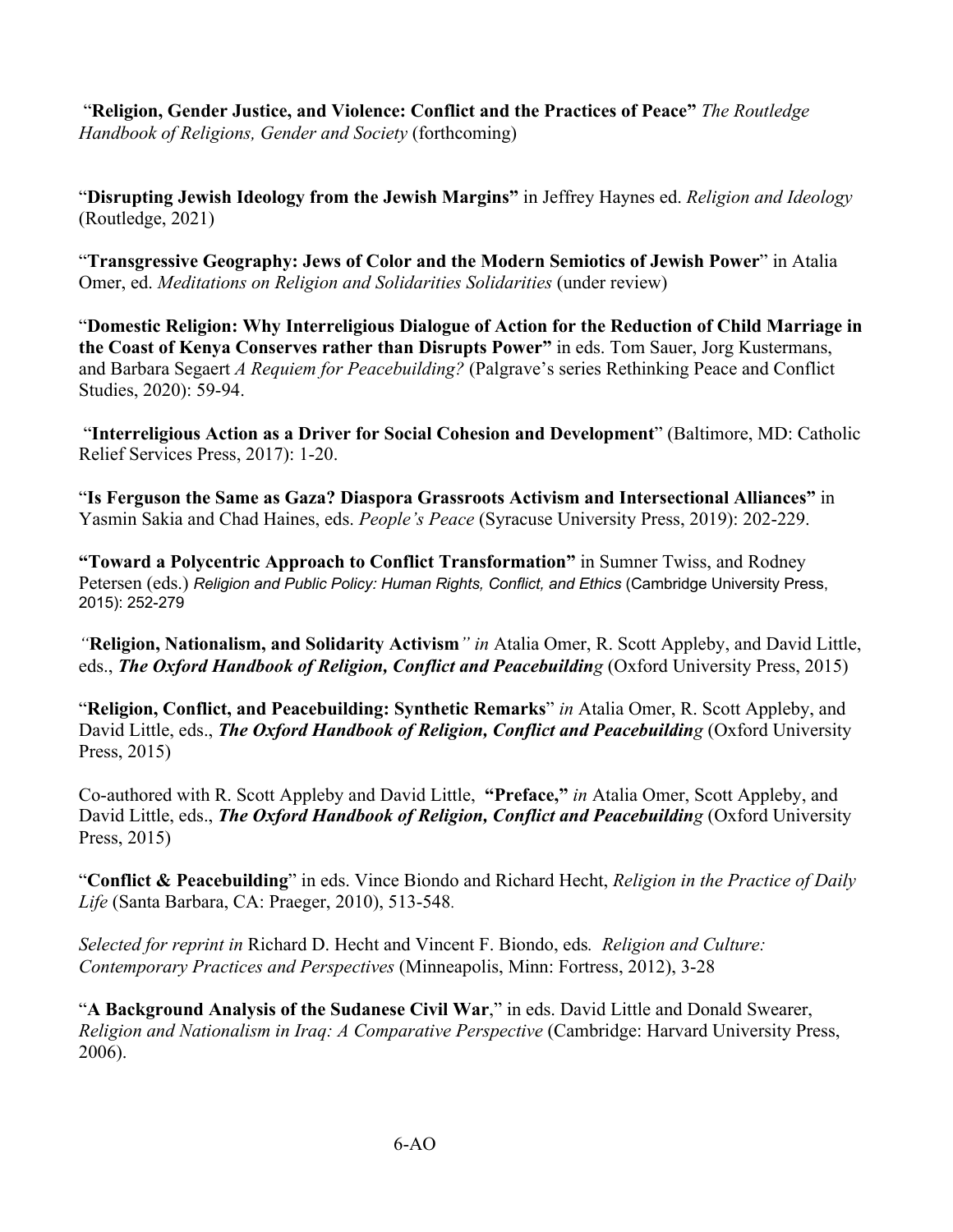*Additional Scholarly contributions, Book Reviews & Blog Posts* (excluding blog posts for *Contending Modernities listed below*)

"**What is Yaacov Doing in Muna's Home? Torah and Violence in the Binational Towns of Palestine/Israel**" Berkley Center Forum (August 2021), https://berkleycenter.georgetown.edu/responses/what-is-yaacov-doing-in-muna-s-home-torah-andviolence-in-the-binational-towns-of-palestine-israel.

"**Palestinian Lives Matter, Too**" *The Observer* https://ndsmcobserver.com/2021/05/palestinian-livesmattertoo/

"**Decentering Europe: Thinking Beyond 'Parting Ways' and Jewish-Arab Nostalgia**" in *Journal of Middle Eastern Politics and Policy* (Spring 2021): 72-78.

"**Peace Is Another Name for Violence, Sometimes**" *Dignity & Development* February 17, 2021 https://keough.nd.edu/peace-is-another-name-for-violence-sometimes/

"**The Corona Hotel in Jerusalem: Is this how the light gets in**?" *Dignity & Development*  https://keough.nd.edu/the-corona-hotel-in-jerusalem-is-this-how-the-light-gets-in/ May 18, 2020.

"**How Violence Shapes Religion: Belief and Conflict in the Middle East and Africa, by Ziya Meral**" *Sociology of Religion*, (2020) vol. 81, Issue 3, 2020, pp. 354-355

"**Michael Brenner,** *In Search of Israel: The History of an Idea***"** *Reading Religion* June 1, 2018 http://readingreligion.org/books/search-israel.

Contributed to Blog Symposium **"Circumscribing the Body Politic: Circumcision, Religious Freedom and Identity in Europe"** ed. Méadbh McIvor *The Religion Factor* March 29, 2018 https://religionfactor.net/2018/03/29/circumscribing-the-body-politic-circumcision-religious-freedomand-identity-in-europe/.

**"Praying with One's Legs Again**," *The Immanent Frame: Secularism, Religion, and the Public Sphere*  (a Blog of the Social Science Research Council) posted 2 February 2018 https://tif.ssrc.org/2018/02/02/praying-with-ones-legs-again/

- **"David Novak,** *Zionism and Judaism: A New Theory***: (New York: Cambridge University Press, 2015)"** *Journal of Religion* (January 2018), 98:1, 158-160.
- **"Genevieve Zubrzycki,** *Beheading the Saint: Nationalism, Religion, and Secularism in Quebec*  **(Chicago University Press, 2016)"** *American Journal of Sociology* 123.5 (March 2018)
- **"Saba Mahmood,** *Religious Difference in a Secular Age: A Minority Report* **(Princeton: Princeton University Press, 2016)** *Journal of the American Academy of Religion*, 84(2): 580-584.
- **"Sam Haselby,** *The Origins of American Religious Nationalism***: (New York: Oxford University Press, 2015)"** *Journal of Contemporary Religion* (forthcoming).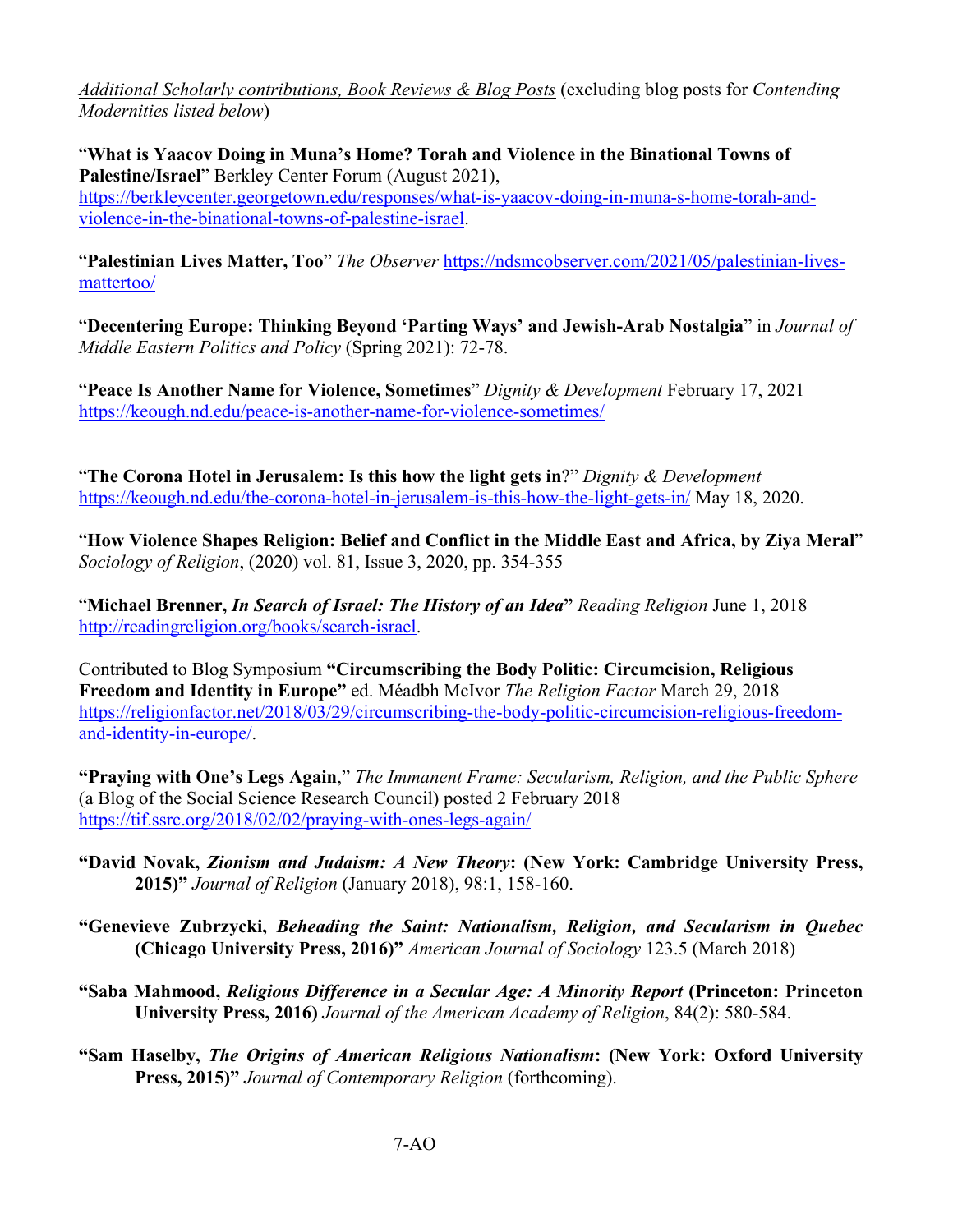### **"When I see them, I see us": Symbolisms, Analogies, and Cross-Movement Solidarity**" in *Mobilizing Ideas* published on 2 November 2015 available here: https://mobilizingideas.wordpress.com/2015/11/03/when-i-see-them-i-see-us-symbolismsanalogies-and-cross-movement-solidarity/

"**Michael Walzer:** *The Paradox of Liberation: Secular Revolutions and Religious Counterrevolutions*: (New Haven: Yale University Press, 2015. Pp. xiv, 172.)" *The Review of Politics*  77, no. 4: 705-708.

"**Bridge Across an Impossible Divide: The Inner Lives of Arab and Jewish Peacemakers by Marc Gopin**." *Journal of the American Academy of Religion* 82, no.3: 866-869 (2014).

"**Managing a 'nightmare scenario'?: A Review of Ilan Peleg and Dov Waxman, Israel's Palestinians: The Conflict Within (Cambridge: Cambridge University Press, 2011)** in *Peace Review* vol. 26, issue 2: 287-294 (2014)

"**A Review of Wendy Pearlman's Violence, Nonviolence, and the Palestinian National Movement,"**  *Peace and Change* vol.39, issue 2: 278-282 (April 2014)

**"A Review of Guy Ben-Porat's Between State and Synagogue: The Secularization of Contemporary Israel,"** *American Journal of Sociology* vol.119, no.5 (March 2014)

**"A Review of Jon Pahl's** *Empire of Sacrifice: The Religious Origins of American Violence,***"** *Journal of Lutheran Ethics* October 2013: vol. 13, Issue 6 can be accessed here: http://www.elca.org/What-We-Believe/Social-Issues/Journal-of-Lutheran-Ethics/Issues/October-2013/Empire-of-Sacrifice.aspx

**"Is 'Docile Agency' Good for Women?"** Women, Religion and the Family. Berkley Center for Religion, Peace, and World Affairs, Georgetown University http://berkleycenter.georgetown.edu/essays/is-docile-agency-good-for-women (May 2014)

**"Settlement Construction and the Peace Process: Israel's Political Landscape"** *The Ruritanian* (September 2013), 2-5

**"Religion and Nationalism: What's The Link?"** *Religion and International Relations: A Primer for Research* (The Report of the Working Group on International Relations and Religion of the Mellon Initiative on Religion Across the Disciplines, University of Notre Dame, 2013), 111-132 (available online: http://rmellon.nd.edu/assets/101872/religion and international relations report.pdf). The "Report" is also posted on *The Immanent Frame* and can be accessed here: http://blogs.ssrc.org/tif/2013/07/31/new-report-on-religion-and-international-relations/

A Book Review of Yehouda Shenhav, **The Arab Jews: A Postcolonial Reading of Nationalism, Religion, and Ethnicity**, *Nations and Nationalism* 13(4), 753-755 (October 2007)**.**

**"When Gaza Is Burning, We Must Break the Silence"** *Huffington Post* **(**7/25/14), http://www.huffingtonpost.com/atalia-omer/when-gaza-is-burning-we-m\_b\_5618843.html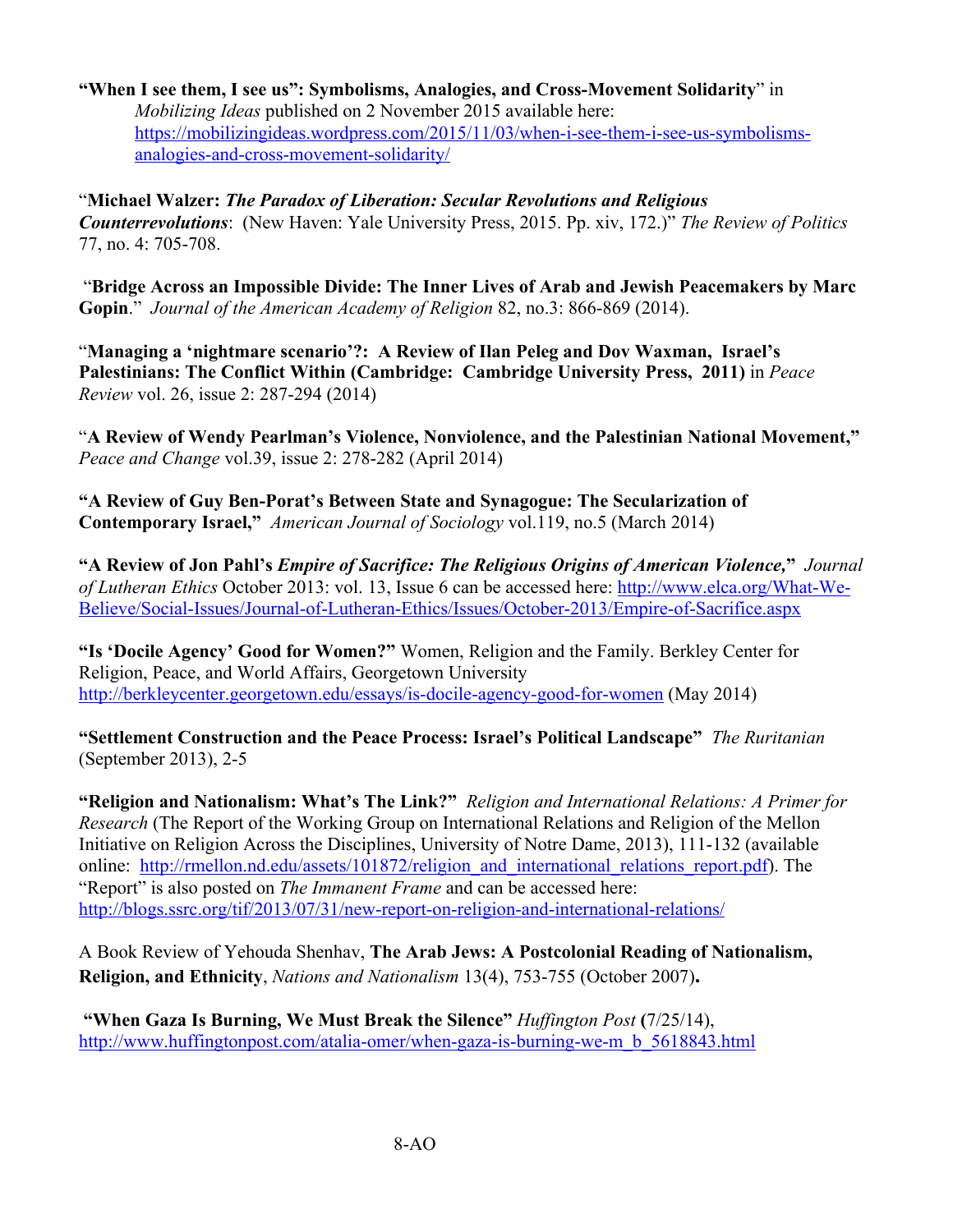**"Criticizing Israeli Policies Is No Longer Taboo: What Now?"** *Huffington Post* (7/29/14), http://www.huffingtonpost.com/atalia-omer/criticizing-israeli-polic\_1\_b\_5627869.html

**Challenging the Israeli Narrative from Within,"** *Peace Policy* (September 29, 2014), http://peacepolicy.nd.edu/2014/09/29/challenging-the-israeli-narrative-from-within/

**"Is the Two-State Solution Dead?"** *Peace Policy* (February 2014), http://peacepolicy.nd.edu/2014/01/22/is-the-two-state-solution-dead/

"**Israel and the Making of U.S. Foreign Policy,"** *Peace Policy* (May 18, 2010) http://peacepolicy.nd.edu/2010/05/18/israel-and-the-making-of-u-s-foreign-policy/

"**Inter-disciplinarily and Multi-disciplinarily,"** *24 Peace Scholars: Conversations at the Intersection of Academia, New Media, and World Peace* http://www.24peacescholars.net/ (November 1, 2012)

Co-authored with Jason A. Springs, "**Johan Galtung, Anti-Semitism, and the Protocols of the Elders of Zion: A Teachable Moment,"** *24 Peace Scholars: Conversations at the Intersection of Academia, New Media, and World Peace* http://www.24peacescholars.net/?p=147 (May 23, 2012)

Co-authored with Gerard Powers, "**Religion, Conflict and Peace Processes: Curriculum Modules,"** *Religion in International Relations: Curriculum Project Denver, Colorado (2010)* 

### **Invited Lectures & Addresses**

**"Jewish Solidarity with Palestinians"** *Goodspeed Lecture Series,* Denison University (October 2021).

"**Jewish Israeli Critics of Israeli Political Discourse**" *Oxford Israel Studies Seminar* (October 2021).

**"The Impact of the 'War on Terror' on Jewish Peacebuilding and Trans-Religious Solidarities"** *A Symposium: Religion in the Public Sphere – 20 Years after 9/11*, University of Edinburgh, Scotland (October 2021).

**"Religion and Peacebuilding"**a keynote address for the Working Group in the Black Sea Region (Kyiv, Ukraine June 2020) –postponed due to COVID (delivered virtually in June 2021).

"**Public Religions in a Global Secular Age: The Middle East and Beyond**", a panel participation to mark *A Quarter Century of Public Religions by Jose Casanova* (Berkeley Center, Georgetown University April 2020)—postponed due to COVID

"**Religious Traditions and Global Justice**" *Visioning Justice* (The Jewish Theological Seminary, New York City, March 2020)---postponed due to COVID

"**Days of Awe: Reimagining Jewishness in Solidarity with Palestinians"** book launch, Harvard University (April 2020)—postponed due to COVID, book event took place by Zoom in September 2020. See https://rpl.hds.harvard.edu/news/book-talk-days-awe-atalia-omer.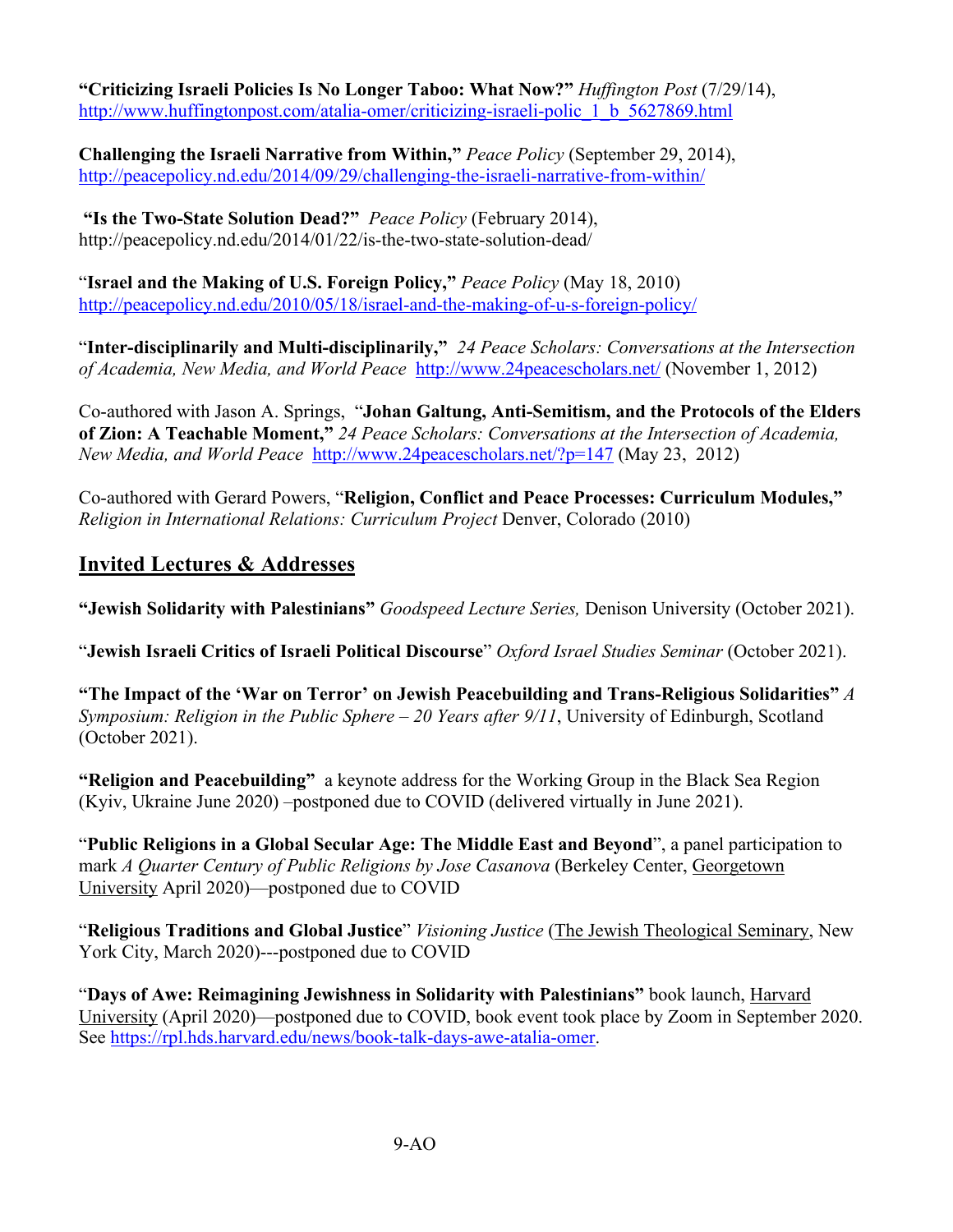"**Religion, Conflict, and Peacebuilding**" public lectures series *Religion and Conflict- Religious Conflicts- Religious Violence"* Goethe University, Frankfurt Germany (collaboration of the Martin-Buber-Chair in Jewish Thought and Philosophy, the Catholic Academy in Frankfurt and the Anne Frank Bildungszentrum) (February 2020)

"**Cross-Pollination of Religion and Nationalism in International and Interreligious Contexts"** in *Church, State, and Nationalism: Problems and Possibilities: A Symposium* Valparaiso University (April 2020)—Postponed Due to COVID

"**Narratives of Displacement and Belonging in Israel and Palestine**" in *Religion, Conflict, and Peace Initiative's Fall Conference* , Harvard University (November 2019)

"**Decolonizing Peacebuilding; Decolonizing Religion: What's the Link? Why does it Matter?"** a Keynote address UCSIA International Workshop on Peacebuilding, University of Antwerp, Belgium (December 2018)

**"Joy, Peace, and Disorder"** a paper prepared for a consultation with Yale Center for Faith and Culture, Yale Divinity School (September, 2018).

**"Jewish Moral and Political Imageries",** a part of Theology and Contingency: Morals, History, and Imagination" a three day module developed for *Madrasa Discourse, Contending Modernities* (Nepal, July 2018).

**"The Intersectional Turn: Theories and Practices for Studying Religion and Peace"** University of California, Irvine-International Relations Working Group, University of California, Irvine (May 30, 2018).

**"From Zion to New York City: Religion, Violence, and the Practice and Theory of Peacebuilding"**  2017 Chester Ronning Lecture on Religion and Diplomacy, University of Alberta, Canada (November 28, 2017)

**"Displacement, Identity, and Belonging"** *Reimagining Difference: Being, Thinking and Practicing Beyond Essentialism*, A Five Year Anniversary Conference at the Centre for Religion, Conflict and the Public Domain, University of Groningen, Netherland (13-15 September, 2017)

**"Religion, Peacebuilding & Development"** and **"Global Challenges/Opportunities: Religion, Peacebuliding and Development"** Advancing Interreligious Peacebuilding Learning Event (May 31- June 1, 2017) Catholic Relief Services, Sarajevo.

**"Re-Narrating Religion through Intersectional Social Justice Activism: Jewish-American Palestine Solidarity and the Transformation of American Judaism"** Ohio University's Department of Classics and World Religions (March 9, 2017)

**"Religion and Conflict: A Graduate Student Symposium"** Florida State Religion Graduate Department (February 18, 2017)

**"Religion, Gender Norms, and Development Practice"** Pew Research Center as a part of U.S. State Department's Religion and Diplomacy Conference, Washington, D.C., (September 27, 2016).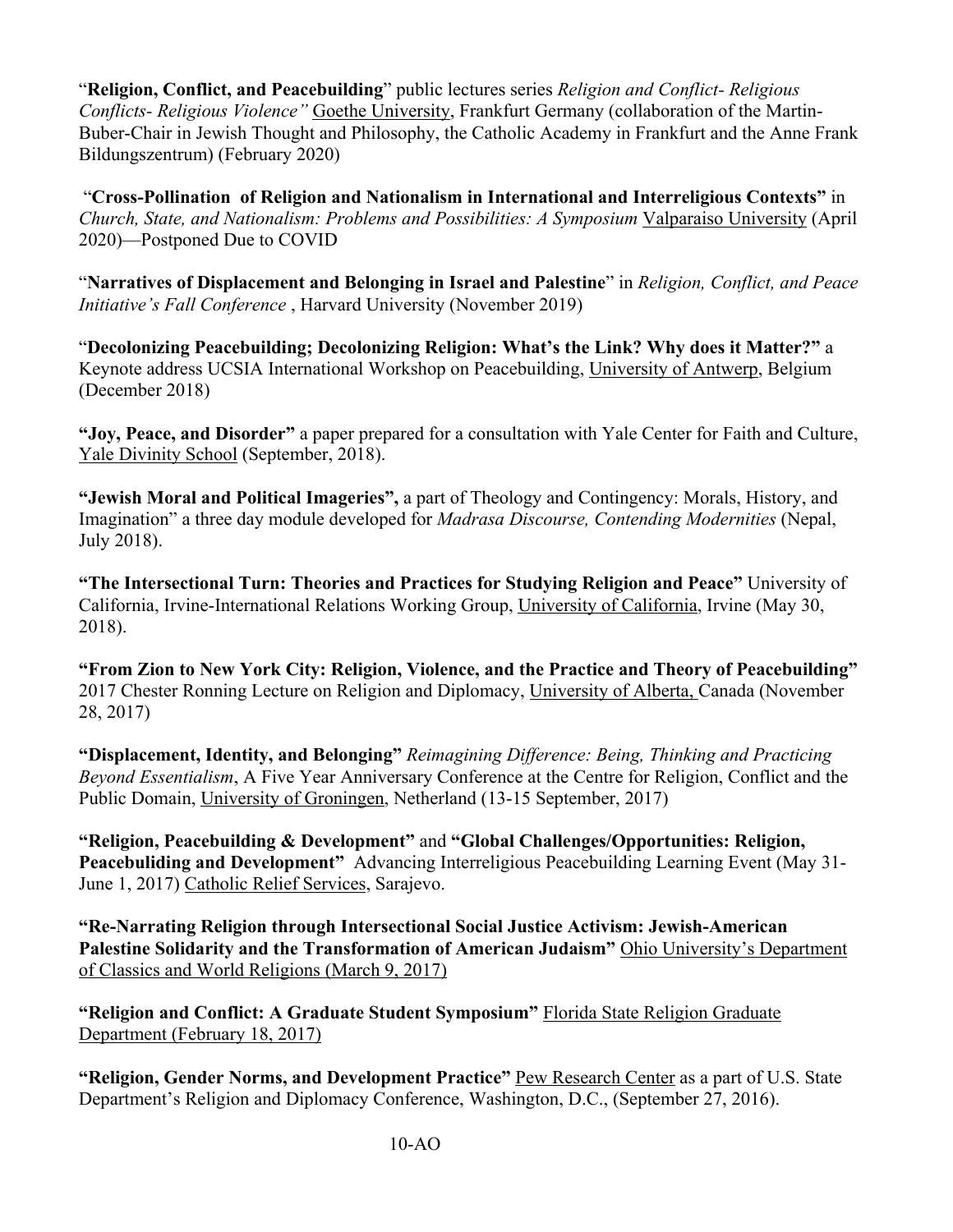**"Refiguring Jewish American Identity through Palestine Solidarity,"** Naftulin Lecture, Alan D. Leve Center for Jewish Studies, University of California, Los Angeles (January 22, 2016)

**"Religion, Conflict, and the Practice of Peacebuilding,"** Clemson Humanities Road Scholars Lecture Series, Clemson University, (October 3, 2015)

**"Is Ferguson the Same as Gaza? Diaspora Grassroots Activism and Intersectional Alliances"** Center for the Study of Religion and Conflict at Arizona State University's conference on "People's Peace," (April 16-17, 2015).

**"A Response to Loren Lybarger's 'Time of Exile'"** Martin Marty Center, University of Chicago (April 28, 2015)

**"Refiguring American Jewish Identity through Solidarity with Palestinians: A Relational Approach to Religious Innovation,"** The Annual Greeley Lecture for Social Justice, Center for the Study of World Religions at Harvard University (September 16, 2014)

**"Jerusalem's Future: Peace or Apocalypse?"** Saturday Scholar Series, University of Notre Dame (August 30, 2014)

**"Does Religion Cause Violence?"** A Football Fridays Series, University of Notre Dame (November 14, 2014)

**"Putting Gaza in Context"** Stanford University (September 30, 2014)

**"Religion, Nationalism, and Peace: Exploring Implications for Research in Comparative Religious Ethics"** Florida State University (Fall 2014)

**"Critical Caretaking: Reimagining Nationalism from the Margins"** Northwestern University (Spring 2014)

**"Re-imagining Religion, Nationalism, and Justice from the Israeli Margins***"* Berman Center for Jewish Studies, Lehigh University (February 12, 2014)

**"Religion, Conflict, and Peace: The Cutting Edge of Research,"** Program of Peace and Justice Studies, Wellesley University (February 4, 2014)

**"Critical Caretaking: Rethinking Religion, Nationalism, Justice in the Case of Palestine/Israel,"** a public lecture and a seminar discussion with the Department of Religious Studies, University of North Carolina-Chapel Hill (November 7, 2013)

**"***When Peace Is Not Enough: How the Israeli Peace Camp Thinks about Religion, Nationalism, and Justice***"** *Religion and Politics Seminar* co-chaired by Bryan Hehir, Nancy Rosenblum, Noah Feldman, and Ofrit Liviatan, Weatherhead Center for International Affairs, Harvard University (April 22, 2013)

**"Religion & Nationalism from a Global Perspective" & "Religion & Nationalism: The Case of Israel"** *Global Issues Seminar*, University of Notre Dame (summer 2013, 2014)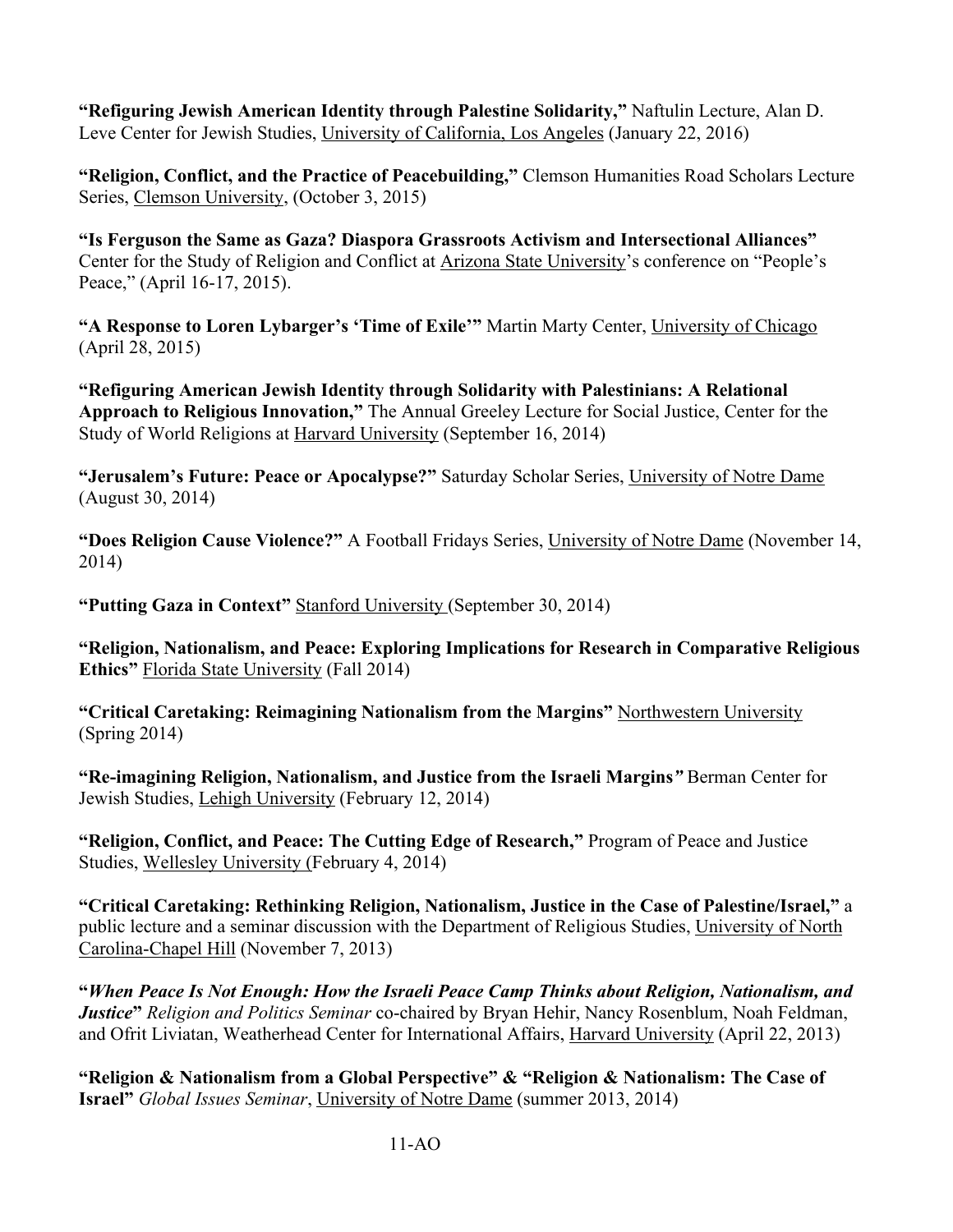**"Religion, Peacebuilding, and Relational Justice,"** *Moral Theology Colloquium,* University of Notre Dame (May 1, 2013)

**"Through Hybridity and Reframing: Peacebuilding as Boundary Transgressing,"** *Peace Building: The Civil Society Contribution* An International Symposium to jumpstart the Edinburgh Peace Initiative (University of Edinburgh Scotland, October 22, 2012)

"**Religion and Nationalism: What's the Link?"** *Peace Research Education Colloquium,* The Kroc Institute for International Peace Studies, University of Notre Dame, November 2012)

**"The Violent Edge of the Language of Religious Freedoms,"** a panelist for *Religious Freedoms, Modern Contexts: ISLA-Mellon Workshop* (University of Notre Dame, September, 2011)

**"Commentary on the Film** *Little Town of Bethlehem,***"** a presentation following the screening of the film in (The Catholic University, Washington, D.C., September 2011)

**"Religion, Conflict, and Peace Processes,"** a presentation for *Religion in International Relations: Curriculum Project Denver, Colorado* (University of Denver, April, 2010)

"**The Hybrid Spaces of Jerusalem,"** a presentation for the *Butler Seminar on Religion and World Civilizations* (Butler University, February 2010)

**"Changing Boundaries: From Global Sites of Contestation to Local Conflict Transformation,"** a presentation for Conference on Religion, Ethics and Peace: Honoring the Career of Professor David Little, at *Harvard Divinity School* co-sponsored by Harvard Divinity School & the Kroc Institute (November 2009)

"**A Reflection on the Works of Nigel Biggar & Chris Eberle,**" a presentation for a *"War and Religion" Symposium at the Kroc Institute for International Peace Studies* (University of Notre Dame: September 2009)

"**Pedagogical Challenges in Peace Studies,"** a presentation for the Luce Foundation Project on Religion and International Affairs at the *Orfalea Center for Global & International Studies at the*  (University of California Santa Barbara, May 2009)

"**The Mizrahi Rainbow: A Subaltern Critique of Zionist Peace from the Point of View of its Jewish Victims,"** a presentation to the *Colloquium for Faculty and Graduate Students* in the Department of Religion at (Florida State University*,* February 2008).

"**Oslo and its Aftermath,**" a guest speaker for *Israel-Palestine*, a seminar taught by Meriam Belli, MIT (April 2007).

"**The Global Dimensions of Israeli Religiosity,**" a presentation given to the Religion & Globalization Forum at Harvard Divinity School, chair Prof Harvey Cox (February, 2006).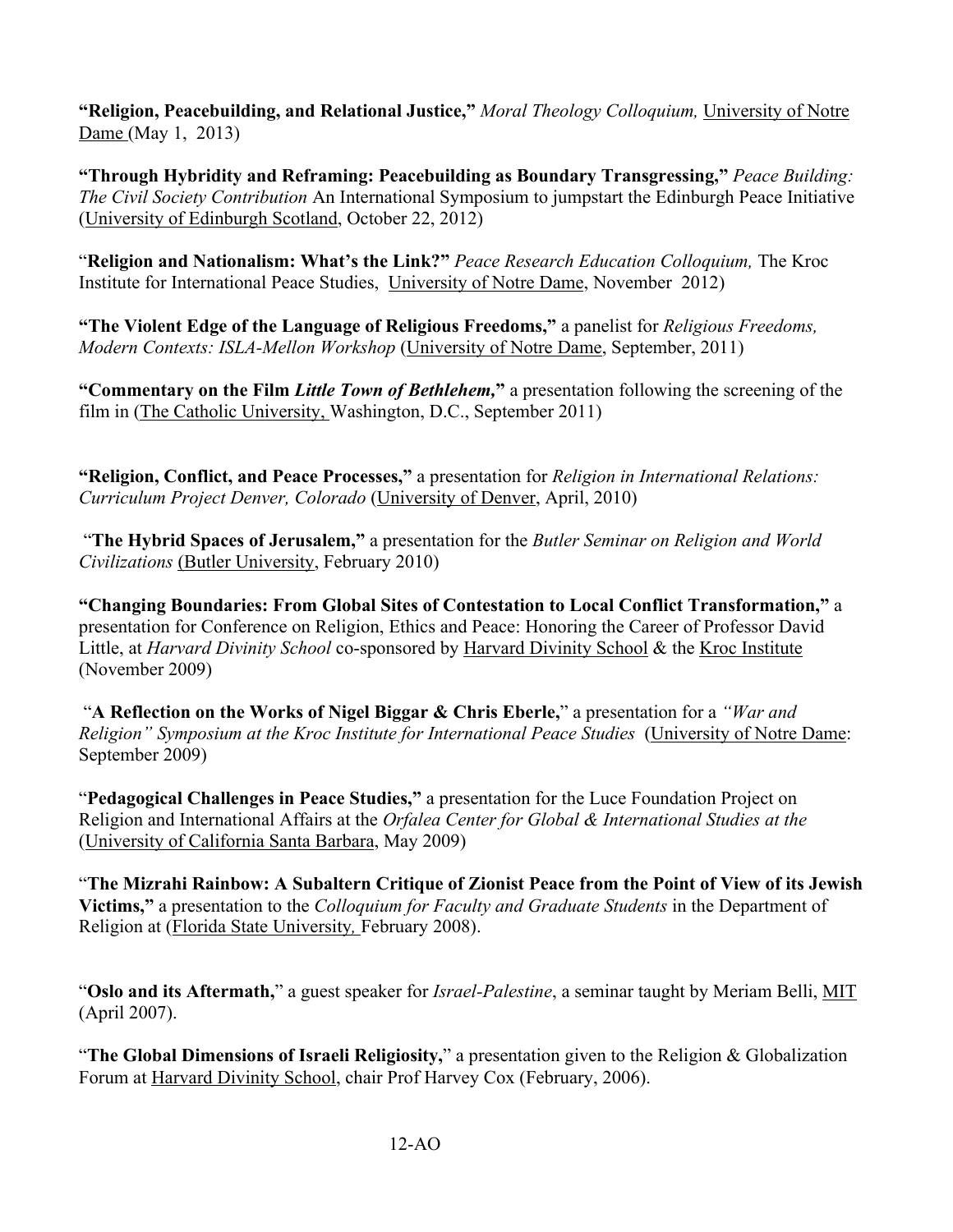"**The Study of 'Religion in Conflict' in Middle Eastern Studies,"** a presentation given to the Religion Colloquium at Harvard University, (March 2005).

Responded to **Dr. Sari Nusseibeh**'s Presentation titled "Resolving the Conflict: A Remedy for the Civilizational Clash," The Harvard University Center for the Study of World Religions luncheon seminar series "Religion in Politics: Complexity and Conflict," (March 2005).

# **Grants and Sponsored Programs**

**Andrew Carnegie Fellowship** to conduct research in the intersections of religion, peacebuilding, and development in Mindanao, the Philippines and Malindi, Kenya (2017-2019)

**Kroc Faculty Grant** to conduct research in Israel and Palestine with social movement actors working on Mizrahi-Palestinian Intersectionality Summer 2017)

**The University of Notre Dame's Institute for Scholarship in the Liberal Arts' Small Research and Creative Work Grant** to conduct ethnographic research accompanying a global Jewish solidarity trip to the West Bank for the book manuscript *From Zion to New York City: Refiguring Jewish-American Ethics and Identity through Solidarity with Palestinians* (Summer 2017)

**Keough School of Global Affairs' Sustainable Development Goal 16 Working Group's Grant** for "Religion, Gender, and the Practice of Peacebuilding and Development" (2016-2017)

**Notre Dame Global Collaboration Initiative** (Co-PI) in "Academic and Community Partnerships for the Development of a Comprehensive Social-Ecological View of Political Violence in Israel and Palestine." (2014-2015)

**Kroc Faculty Research Grant** to conduct interviews with Palestine solidarity activists (2013-2014)

**Participant** in a working group (co-directed by Charles Mathew and Paul Jones, University of Virginia) **"Religion and Its Publics**" funded by the Luce Foundation (2016-2018)

**Senior Fellow,** Religion and its Publics Project (Luce funded project based in the University of Virginia)

**Participant** in a working group (co-chaired by Daniel Philpott and Michael C. Desch) on **"Religion and International Relations,"** as part of the Mellon/Notre Dame Project on Religion across the Disciplines (2010-2012)

**A Member of the Steering Committee,** *Contending Modernities: Catholic, Muslim, Secular.* The Kroc Institute for International Peace Studies, University of Notre Dame (2009-2014).

**Participant** in "**Religion in Global Civil Society: A Networking Workshop,"** at the Orfalea Center for Global and International Studies, University of California, Santa Barbara (May 2, 2009). Sponsored by the Henry R. Luce Initiative on Religion and International Affairs.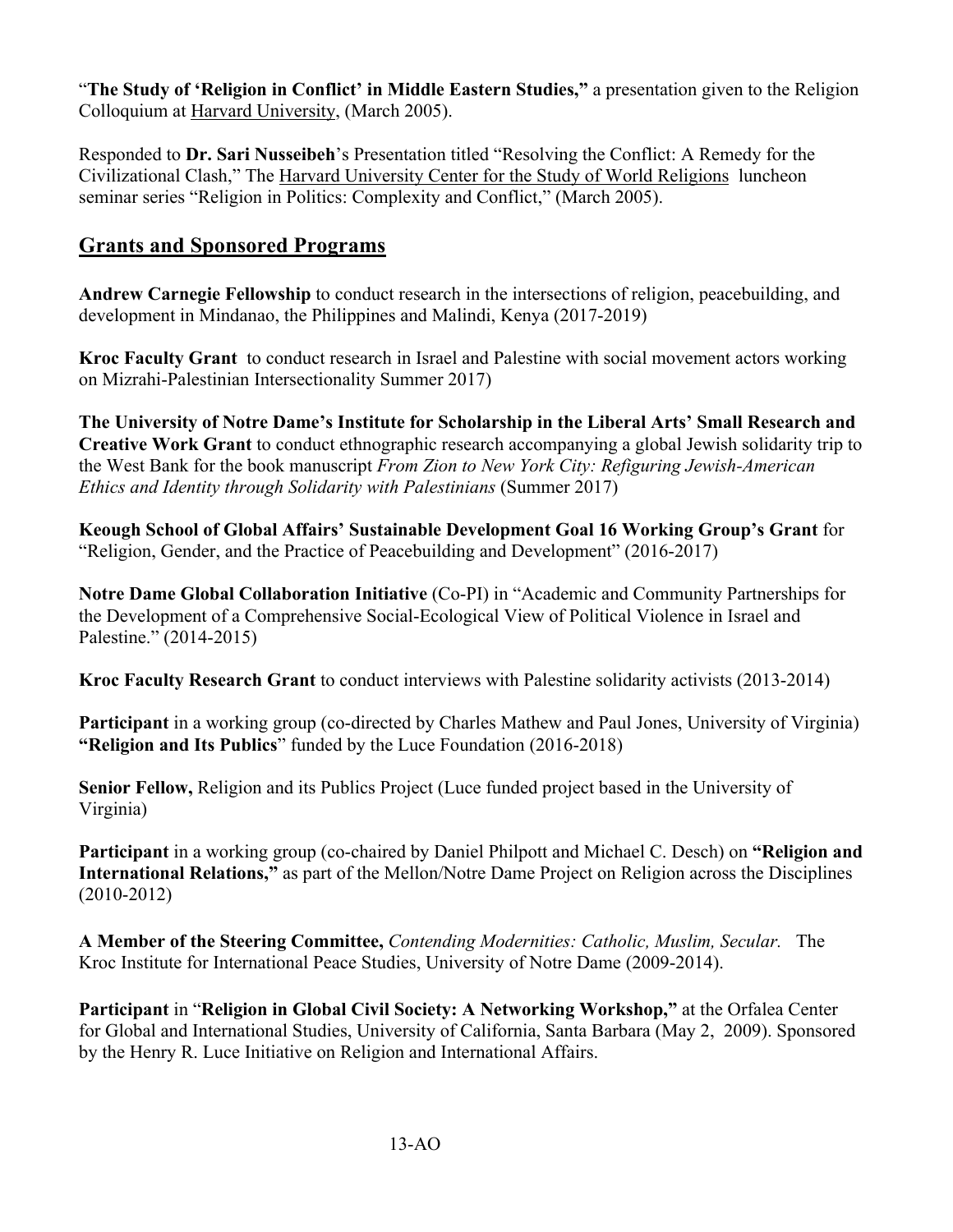# **Other Notable Contributions:**

*Contending Modernities (CM)*

### **Conferences**

Co-convened, **Reexamining Religion, Modernity/ies, and Trans-Modernity in the "Populist" Moment** (a launch of the CM's Theory in the Study of Religion Working Group) June 5-6, 2018, Chicago & March 16<sup>th</sup>, University of Notre Dame.

Co-convened, **Book Workshop of** *Five Meditations on Race, Blood, and Religious Nationalism* (CM's Theory Working Group) September 13-14, 2019 (University of Michigan, Ann Arbor)

Co-convened, **Changing the Conversation about Religion**: International Conference Series:

"Making Democracy One's Own: Muslim, Catholic and Secular Perspectives in Dialogue on Democracy, Development, and Peace" (May 30-June 1, 2016 in Rome, Italy):

Respondent to Jan-Werner Müller's keynote address "Don't Call it Illiberal Democracy" Chair, "Human Development and Interreligious Engagement" Synthetic Remarks, "Lessons Learned—What Have We Heard?"

"Partnerships for Global Development" (November 12-13, London UK): Chair, "Obstacles to Sustainable development" Panelist (public session at The Gladstone Library), "What Have We Learned?"

### Co-convened, **Workshop for Contending Modernities' Authority, Community, and Identity Working Group in Indonesia**

" Beyond Co-Existence in Plural Societies" (The State Islamic University Syarif Hidayatullah, Jakarta 10-11 July 2017)

### Co-convened, **A Contending Modernities Plenary Conference**

"Authorizing the Human Person in a Cosmopolitan Age: Science, Society and Identity" (June 3-6, 2015 in Rome, Italy):

Chair & Respondent, Sarah Coakley's Keynote Address "What Hope for an Evolutionary Ethics of Virtue?"

Respondent, "The Public Ethics of Deep Pluralism" (presentations by Meyda Yegenoglu & Tariq Modood)

### Blog Posts for CM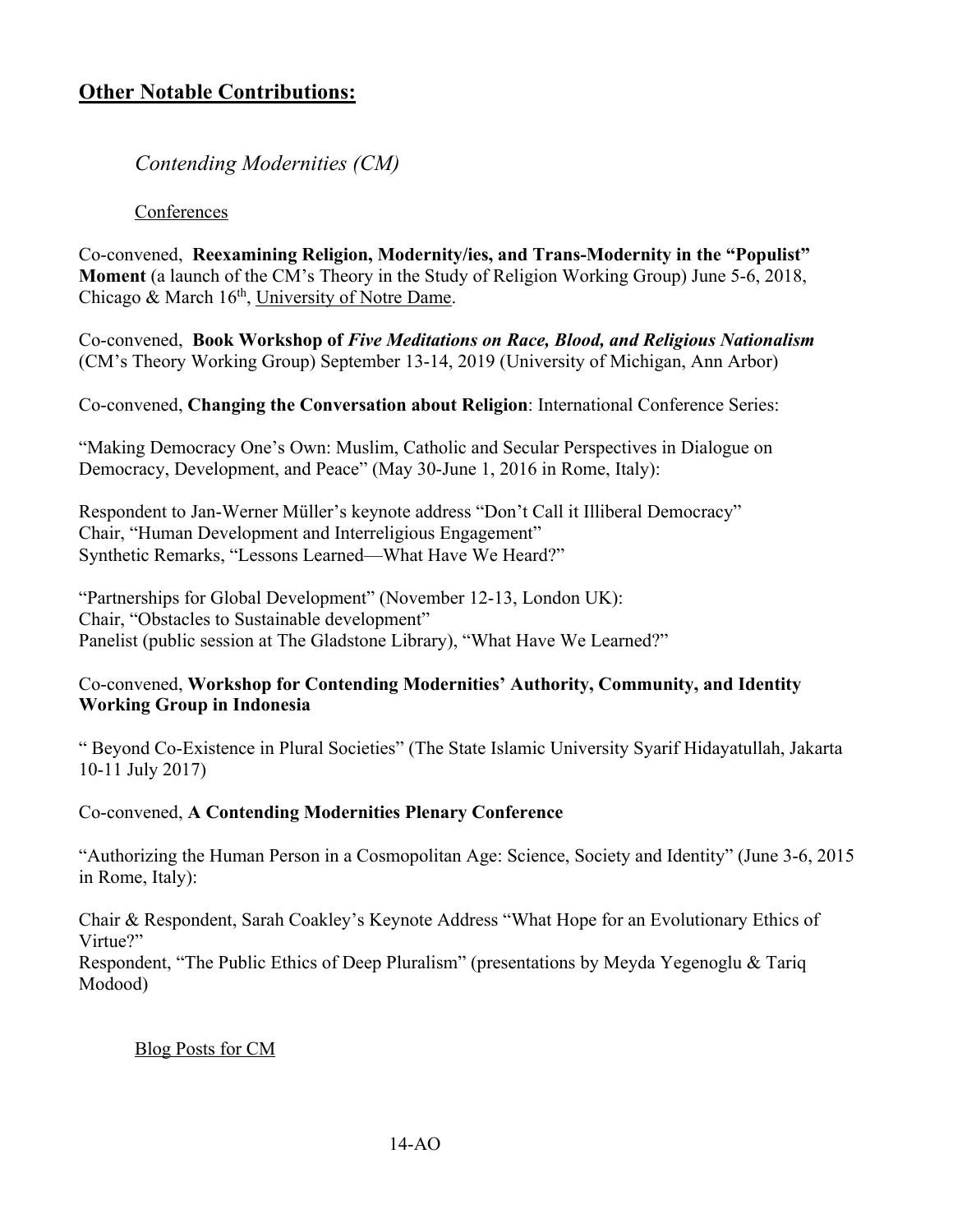"**Decolonizing the Practice of Religion in International Relations**" *Contending Modernities* July 15, 2021 https://contendingmodernities.nd.edu/theorizing-modernities/decolonizing-religion-internationalrelations/

"**The Apocalypse is Human-Made: Playing with Fire from Al-Aqsa to Gaza**" *Contending Modernities* May 14, 2021 https://contendingmodernities.nd.edu/global-currents/apocalypsehuman-made/

"**Eichmann is Still in Jerusalem**" *Contending Modernities* June 22, 2021 https://contendingmodernities.nd.edu/global-currents/eichmann-is-still-in-jerusalem/

"**Weaponizing Antisemitism is Bad for Jews, Israel, and Peace**" *Contending Modernities* January 21, 2021 https://contendingmodernities.nd.edu/global-currents/weaponizing-antisemitism/

Co-authored with Santiago Slabodsky, "**Introduction to Policing Analogies**" September 16, 2020 *Contednign Modernities Blog,* https://contendingmodernities.nd.edu/theorizing-modernities/intropolicing-analogies/

- **"Beyond the Performance of Interfaith Solidarity"** *Contending Modernities: A Blog About Catholic, Muslim, and Secular Interaction in the Modern World* 11 June 2019 https://contendingmodernities.nd.edu/global-currents/beyondinterfaith/
- **"Modernity as Theater of the Absurd"** *Contending Modernities: A Blog About Catholic, Muslim, and Secular Interaction in the Modern World* 18 March, 2018 https://contendingmodernities.nd.edu/global-currents/modernity-theater/
- **"The Hybridities of Hijabi Barbie: A CM Book Symposium on 'Brand Islam'"** *Contending Modernities: A Blog About Catholic, Muslim, and Secular Interaction in the Modern World* 2 March 2017 http://sites.nd.edu/contendingmodernities/2017/03/02/the-hybridities-of-hijabibarbie-a-cm-book-symposium-on-brand-islam/
- **"Promoting Interreligious Tolerance in Upper Egypt"** *Contending Modernities: A Blog About Catholic, Muslim, and Secular Interaction in the Modern World* 14 October 2016 https://blogs.nd.edu/contendingmodernities/2016/10/14/promoting-interreligious-tolerance-inupper-egypt/
- **"United for Girls' Rights: A Reflection"** *Contending Modernities: A Blog About Catholic, Muslim, and Secular Interaction in the Modern World* 6 October 2016 https://blogs.nd.edu/contendingmodernities/2016/10/06/united-for-girls-rights-a-reflection/
- **"Bridging Ethnoreligious Divides in Bosnia and Herzegovina: Choosing Peace Together through Interreligious Action for Conflict Transformation"** *Contending Modernities: A Blog About Catholic, Muslim, and Secular Interaction in the Modern World* 3 October 2016 https://blogs.nd.edu/contendingmodernities/2016/10/03/bridging-ethnoreligious-divides-inbosnia-and-herzegovina-choosing-peace-together-through-interreligious-action-for-conflicttransformation/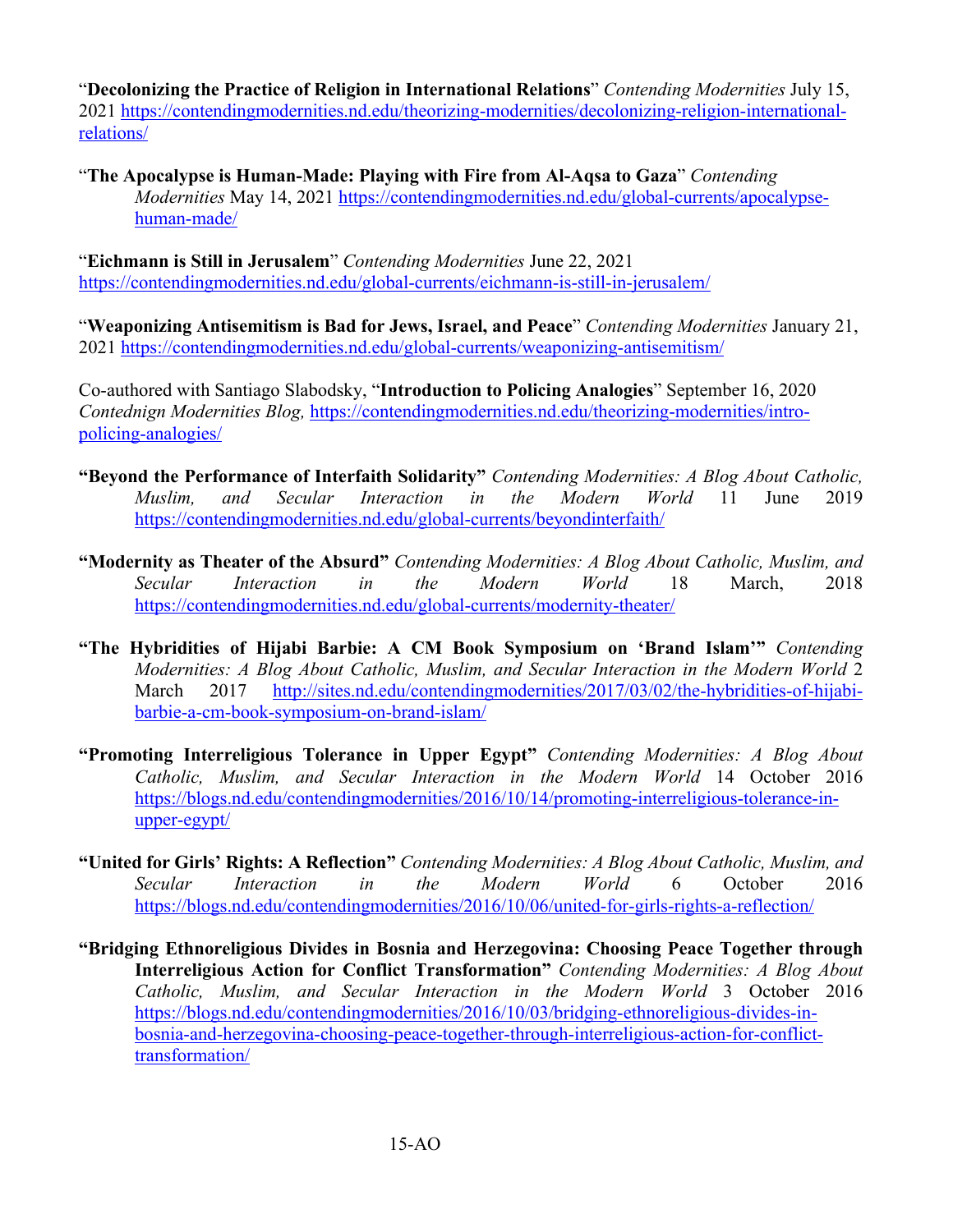**"Inter-Religious Action in Central Mindanao: Applying Binding, Bonding, and Bridging (A3B) to Land Conflict"** *Contending Modernities: A Blog About Catholic, Muslim, and Secular Interaction in the Modern World* 19 September 2016 http://blogs.nd.edu/contendingmodernities/2016/09/19/inter-religious-action-in-centralmindanao-applying-binding-bonding-and-bridging-a3b-to-land-conflict/

- **"Authorizing the Human Person in a Cosmopolitan Age: A Thematic Synthesis"** *Contending Modernities: A Blog About Catholic, Muslim, and Secular Interaction in the Modern World* 27 July 2016 available here: http://blogs.nd.edu/contendingmodernities/2016/07/27/cm-rome-2015 synthesis/
- **"A Response to Jan-Werner Müller"** 29 June 2016 in *Contending Modernities: A Blog About Catholic, Muslim, and Secular Interaction in the Modern World* 27 June 2016 available here: http://blogs.nd.edu/contendingmodernities/2016/06/29/atalia-omer-a-response-to-jan-wernermuller/
- **"From London to Rome: Changing the Conversation about Religion"** in *Contending Modernities: A Blog About Catholic, Muslim, and Secular Interaction in the Modern World* 27 June 2016 available here: http://blogs.nd.edu/contendingmodernities/2016/06/27/from-london-to-rome-changing-theconversation-about-religion/

**"Religious Humanitarians and the Challenges of History"** in *Contending Modernities: A BlogAbout Catholic, Muslim, and Secular Interaction in the Modern World* 6 May 2016 available here: http://blogs.nd.edu/contendingmodernities/2016/05/06/religious-humanitarians-and-the-challenges-ofhistory/

"**The Two Others,"** *Contending Modernities Blog* (March, 2013) http://blogs.nd.edu/contendingmodernities/2013/03/05/the-two-others/

*Conference presentations* 

Author Meets Critics, *Radicalism and Violence for Jewish Survival: A discussion of Shaul Magid's Meir Kahane" The Public Life and Political Thought of an American Jewish Radical* **(Princeton University Press, 2021).** 

"**Religious Studies and the Practices of Religion, Diplomacy, and IR"** A Roundtable Discussion at the American Academy of Religion's Annual Meeting, San Antonio (November 2021).

"**An Intersectional Approach to Peace Studies,**" A plenary session for the Kroc Institute's Summer Institute for Peace Studies, virtual (June 2021).

"**Diasporist Retrievals and Reframing in Contemporary American Jewish Palestine Solidarity Practitioners"** *Association of Jewish Studies*, December 2020 (online).

A **respondent** to a panel on "Noncombatants and Moral Injury: Responsibility for Moral Harm after Violence" *American Academy of Religion Annual Meeting,* December 2020 (online).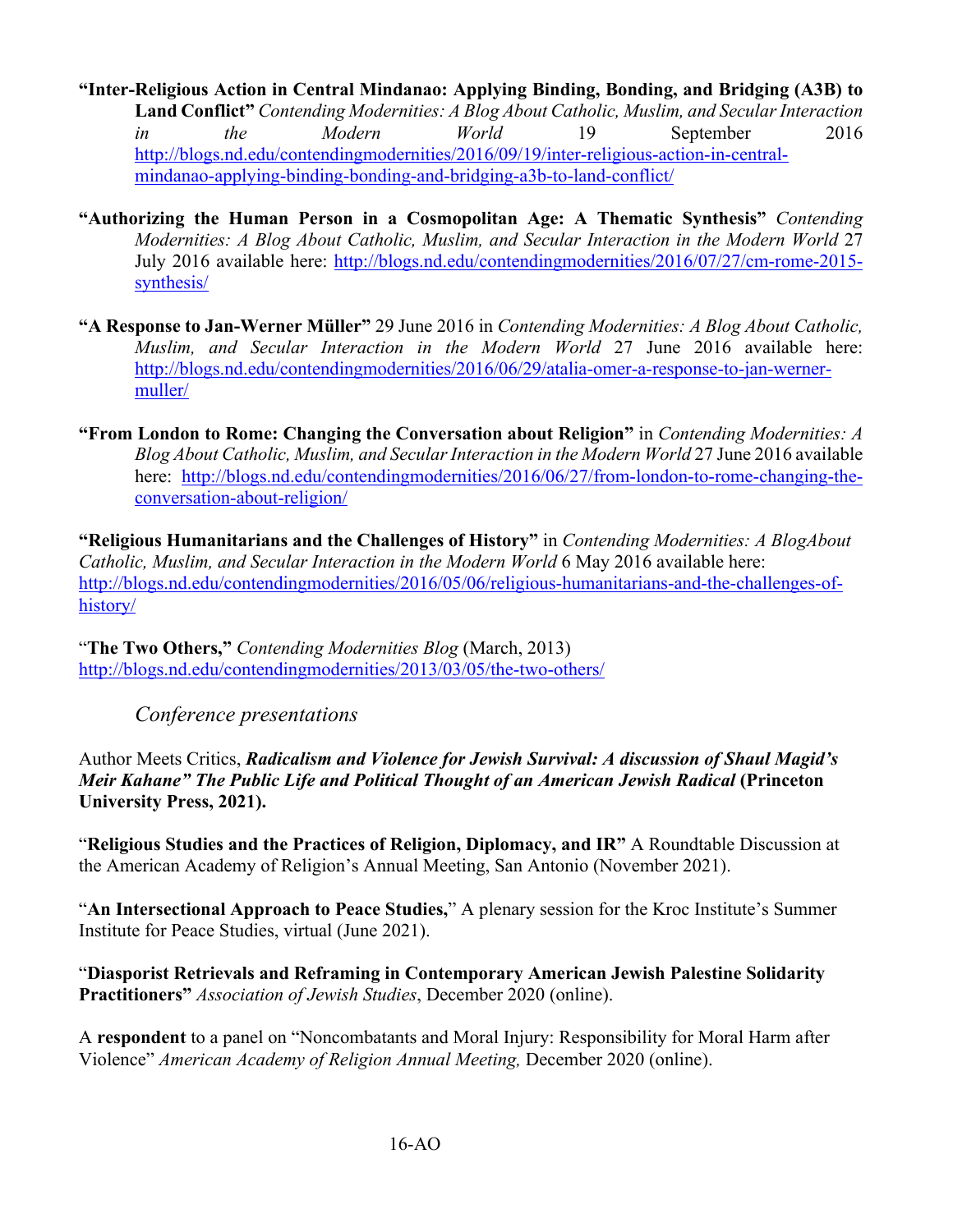A **Respondent** to a panel on "Religion & Cultural Activism: Disrupting Peace and Pursuing Justice in Palestine/Israel" *American Academy of Religion Annual Meeting,* December 2020 (online).

Author Meets Critics, **a Response to Cecelia Lynch**, *Wrestling with God: Ethical Precarity in Christianity and International Relations* (Cambridge: Cambridge University Press, 2020) in *American Political Science Association*, September 2020.

"**Tel Aviv on Fire: A Roundtable on the Awards winning film**" *Annual Meeting of the American Academy of Religion* (San Diego, November 2019)

"**Intersectional Peacebuilding and Its Religion Problem"** *Building Sustainable Peace: Ideas, Evidence, Strategies Conference*¸ Kroc Institute for International Peace Studies (November 2019).

"**Art, Religion, & the Limits of Decoloniality as Peace**" *Creativity, Resistance and Hope: Towards an Anthropology of Peace*, an international conference of the Peace and Conflict Studies in Anthropology Network of Social Anthropologists, (Belfast, October 3-4, 2019).

"**Scott Appleby's Legacy in the Study of Religion, Violence, and the Practices of Peacebuilding"**  Distinguished Scholar Roundtable Honoring the Work of R. Scott Appleby *The Annual Meeting of the International Studies Association* (Toronto, March 27, 2019).

"**Interreligious Dialogue of Action and the Reduction of Child Marriage in the Coastal Regions of Kenya: Moving Beyond the 'soft power' approach?**" The International Development and Religion Unit in the *Annual Meeting of the American Academy of Religion* (Denver, November 2018).

"**Roundtable on Moral Obligations, Prophetic Actions, and Search for Solidarity from Historical, Transnational, and Global Perspectives: The Cases of South Africa, Palestine, and Israel**" in the *Annual Meeting of the American Academy of Religion* (Denver, November 2018).

"**Roundtable Session on Richard B. Miller's** *Friends and Other Strangers* **(Columbia University Press, 2016)**," *Annual Meeting of the American Academy of Religion* (Boston, MA, 2017).

"**Borders and Biopolitics: Intersectional Bodies and the Globalizing of Nation**," a plenary panel *Intersectional Inquiries and Collaborative Action: Gender and Race Conference* (University of Notre Dame, March 2017).

"**Refugee-hood and the Intersections between Religious and National Identities**," a plenary panel sponsored by the Committee for the Public Understanding of Religion, *Annual Meeting of the American Academy of Religion* (San Antonio, TX, November 2016).

"**Religion and Narrative change in World Politics,"** Presidential Theme Roundtable "Theorizing Big Changes in World Politics: War, Environment, Human Rights, and Power" *Annual Meeting of the International Studies Association* (Baltimore, March 2017)

"**Religion and the Subversion of National Boundaries in Israel and Pakistan,**" *Annual Meeting of the American Political Science Association* (Philadelphia, September 2016)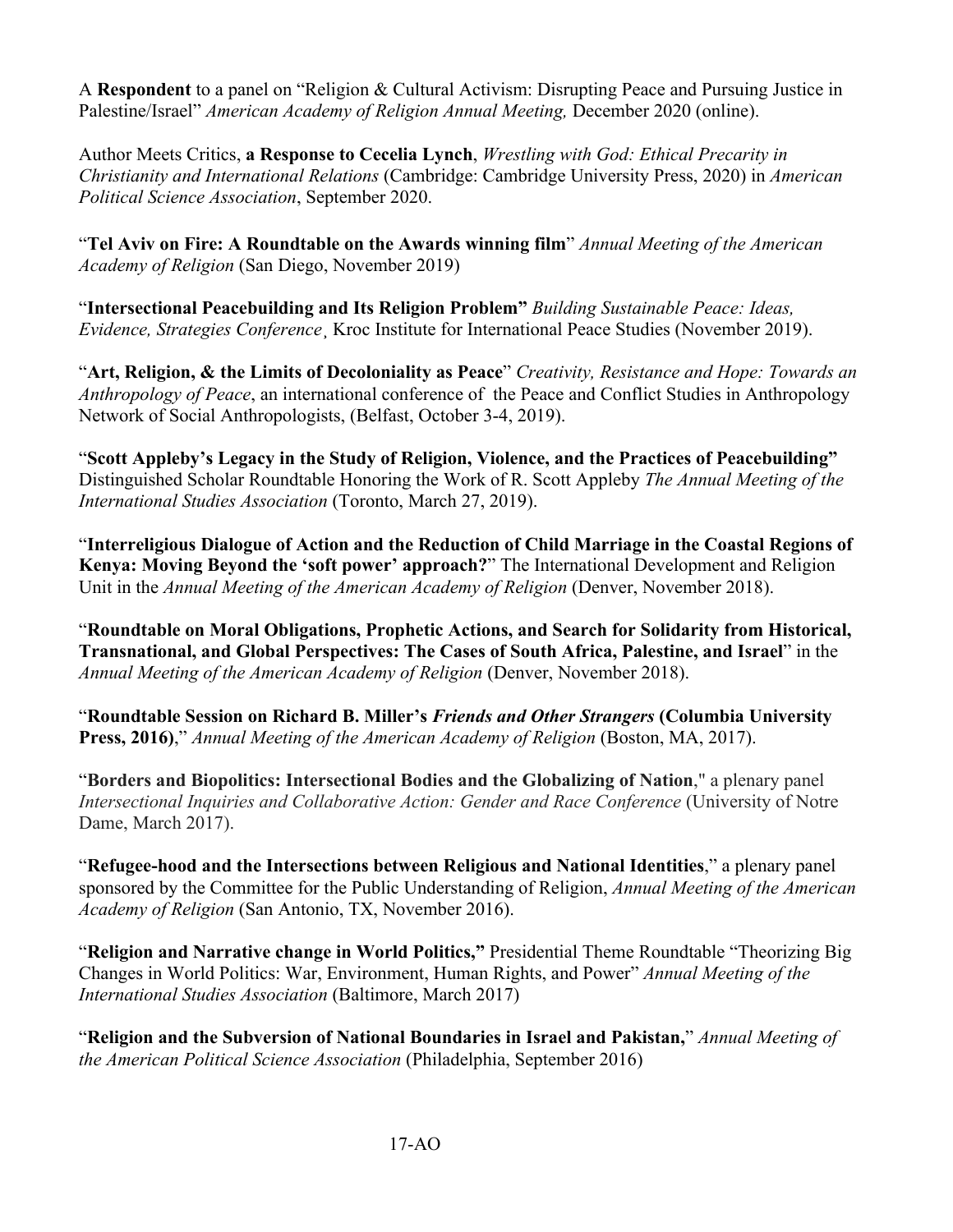"**Is Peace Ashkenazi?**" a roundtable, *Associating for Israel Studies Annual Meeting* (Jerusalem, Israel/Palestine, June 2016)

"**The Oxford Handbook of Religion, Conflict, and Peacebuilding edited by Atalia Omer, Scott Appleby, and David Little: A Book Panel"** *Annual Meeting of the International Studies Association*  (March 2016)

"**The Oxford Handbook of Religion, Conflict, and Peacebuilding edited by Atalia Omer, Scott Appleby, and David Little: A Book Panel"** *Annual Meeting of the American Academy of Religion*  (November 2015)

"*How the Israeli Peace Camp Thinks About Religion, Nationalism, and Justice: Roundtable Debate of Atalia Omer's When Peace Is Not Enough***"** *Annual Meeting of the American Academy of Religion*  (November 2015)

"**Beyond Freedom and Violence: Interpretative Methods in the Study of Religion and Politics,"** *Annual Meeting of the American Political Science Association* (San-Francisco, September, 2015)

"**Re-imagining Jerusalem in the Palestinian and Jewish Diasporas in the United States: Jerusalem in Narratives of Conflict, Displacement, and (Re)Placement,"** *Imagining Jerusalem, c. 1099 to the Present Day* (King's College London, November, 2014)

"**Imagining 'Home' abroad: Tibet and Palestine Solidarity Activism in Chicago,"** *Annual Meeting of the International Studies Association* (Toronto, March, 2014)

"**Imagining and Reimagining Palestine in Chicago: The Rhetoric of 'No Place' and the Contested Role of Diaspora and Solidarity Activism in Conflict and Peacebuilding,**" *Annual Meeting of the American Academy of Religion* (November, 2013)

"**Modernists Despite Themselves?"** *Impact of Religion: Challenges for Society, Law and Democracy,*  international conference *Uppsala Religion and Society Research Centre* (Uppsala Universitet, May 20, 2013)

"**Diffusing the Goods: Between Minority Protection and Neo-Imperialism**," *International Studies Association Annual Convention* (April, 2013)

**"The Arab Spring, Palestine, and Metaphorical Diffusion**," *International Studies Association Annual Convention* (April, 2013)

"**The Discourse of Religious Freedoms, the Making of American Foreign Policy, and the Limits of Critique,"** *Association for the Study of Religion* (August, 2012)

*"***Glocal Peacebuilding: Contesting Ethnoreligious Conception of "Home" Abroad***,"* a presentation for *The Second Emory Conference on Religion, Conflict, & Peacebuilding* (June 2011).

**"Religion and the Reinterpretation of National Boundaries,"** *International Studies Association Annual Convention*, (March 2011)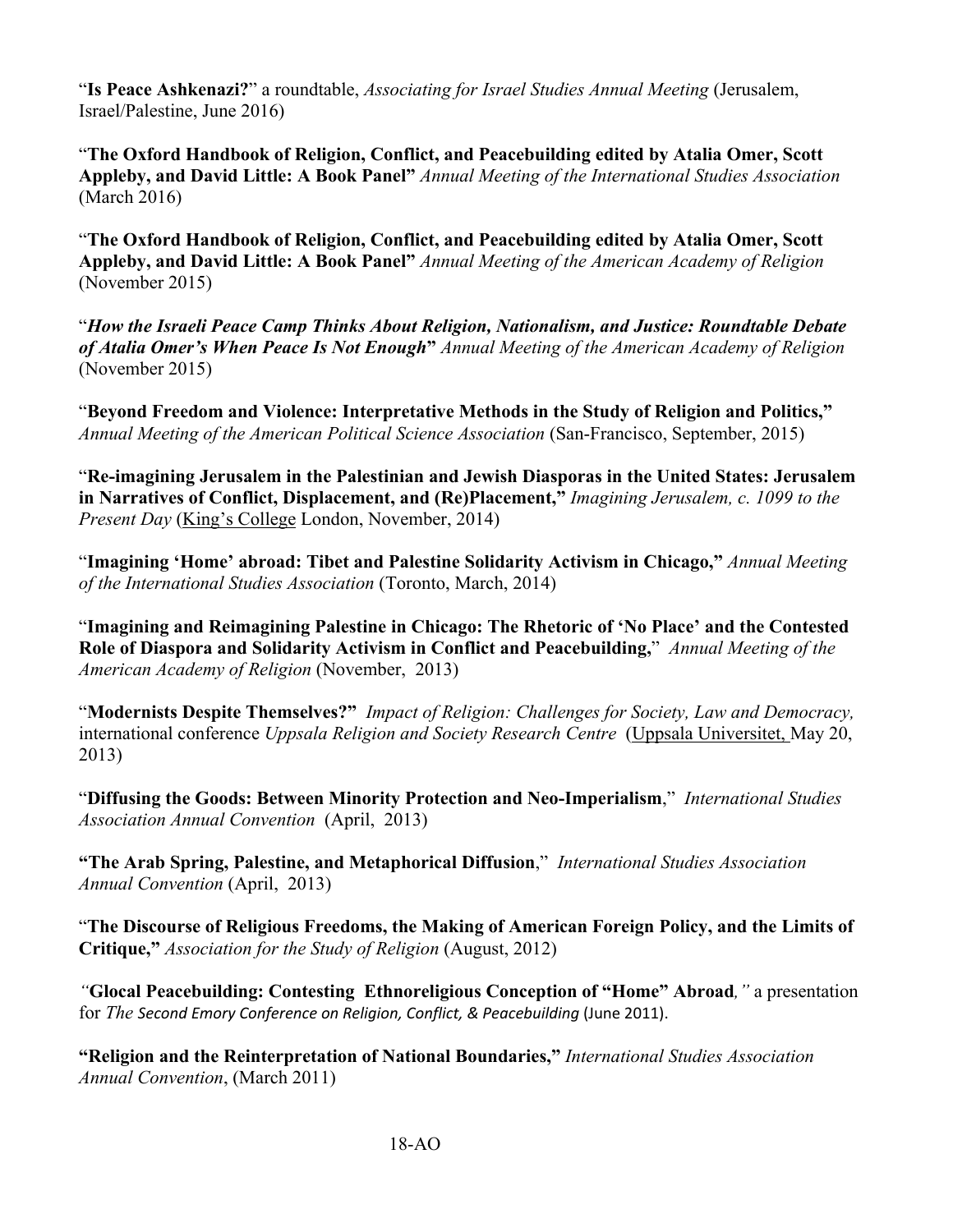**"Thinking Outside the Box: Theorizing as a Peacebuilding Practice,"** *International Studies Association* (February 2010)

**"Knowledge-Production and Re-Production: Scholarship, Policy-Making & The Think-Tanks Industry,"** *International Studies Association* (February 2010)

"**The Glocalization of Justice and the Tranferability of Protest,**" a presentation for the Annual Conference of the *Association for the Study of Nationalism and Ethnicity* at the London School of Economics (March 2009)

**"'It's Nothing Personal': The Globalization of Justice, the Transferability of Protest, and the Case of the Palestine Solidarity Movement,"** a presentation for Globalization, Peacebuilding and Social Movements Workshop at the *Kroc Institute for International Peace Studies* (University of Notre Dame, October 2009)

"**Religious Studies and the Study of Religion and Peacebuilding,**" a presentation for the Religion, Social Conflicts and Peace Group, *American Academy of Religion*, Chicago (November 2008)

"**Religion and Peacebuilding: Expanding the Conversation,**" a presentation for the *Peace and Justice Studies Association*, Oregon (September 2008)

"**Religion, Liberalism and the Question of Peace in Israel,**" a presentation given at The 17<sup>th</sup> Annual Conference of the *Association for the Study of Ethnicity and Nationalism* London School of Economics (April, 2007).

"**Post-Zionist Judaism: The Religious Peace Camp and the Hermeneutics of Israeli Citizenship,**" a presentation to *Beyond the Nation? Critical Reflections on Nations and Nationalism in Uncertain Times* sponsored by *Queen's University Belfast's School of Politics, International Studies & Philosophy* (September 2007).

*Discussant/Panelist/Chair Role*

**Discussant,** "Reassessing Religion and American Foreign Policy Twenty Years after 9/11", Keough School of Global Affairs at the University of Notre Dame, October 2021

**Panelist,** "Palestine is Burning" John Hopkins University May 19, 2021 https://vimeo.com/553154470?fbclid=IwAR243\_eghbqhUgOTZFENt6uYMTqY3KAnNWT1MptC5mx BGXub\_uIwSwQHTyQ

**Panelist,** "Live from Jerusalem: Notre Dame Faculty Discuss Recent Events and Their Repercussions" May 20, 2021 https://kroc.nd.edu/news-events/events/2021/05/20/unfolding-events-in-israel-andpalestine-why-now-and-paths-forward/

**Co-Convener & Presider,** "The Politics of Defining: A Roundtable Discussion about the Jerusalem Declaration on Antisemitism" Harvard Divinity School's Religion, Conflict, and Peace Initiative & Harvard's the Center for Middle Easter Studies, April 20, 2021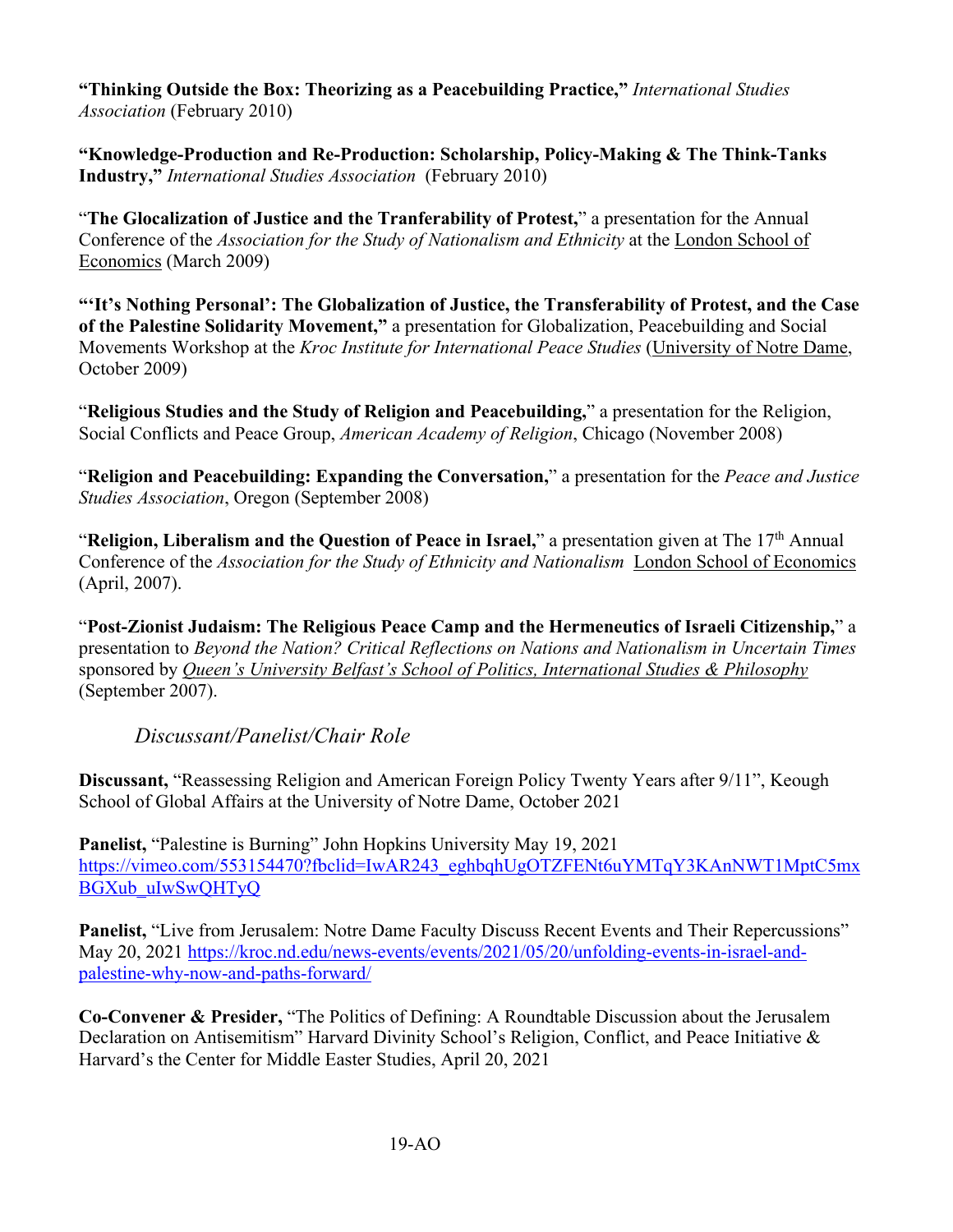https://rpl.hds.harvard.edu/news/2021/05/17/video-politics-defining-roundtable-discussion-aboutjerusalem-declaration-antisemitism

**Co-Convener & Presider,** "The Not So Nice Passover Haggadah" Harvard's Religion, Conflict, and Peace Initiative April 1, 2021 https://rpl.hds.harvard.edu/news/2021/05/17/video-not-so-nice-passoverhaggadah

**Co-Convener & Presider,** "Reimagining and Rewriting Jewish Liturgy" Harvard's Religion, Conflict, and Peace Initiative, March 23, 2021 https://rpl.hds.harvard.edu/news/2021/04/28/video-reimaginingand-rewriting-jewish-liturgy

**Convener & Presider**, "What's Peace Got to Do With It? Peace Studies at the Intersection of Race, Class, and Gender" an event marking International Day of Peace, Kroc Institute for International Peace studies, September 20, 2019

**Convener & Presider**, "Interrogating the Christchurch Shooting: How Global Racism, Islamophobia, and White Supremacy Manifested in New Zealand" (University of Notre Dame*,* April 16, 2019), access here: https://kroc.nd.edu/news-events/events/2019/04/16/interrogating-the-christchurch-shooting-howglobal-racism-islamophobia-and-white-supremacy-manifested-in-new-zealand/

**Discussant,** "Racism, Xenophobia and the Rise of the Far Right at Home and Abroad: Navigating the Call of Justice" (University of Notre Dame, Nov 27, 2018), access here: https://kroc.nd.edu/newsevents/events/2018/11/27/racism-violence-and-xenophobia-confronting-the-rise-of-far-right-populismat-home-and-abroad/

**Presider & Discussant**, "Forced Migration: How Religion Causes and Eases Displacement", Ansari Institute for Global Engagement with Religion, Launch (University of Notre Dame, October 26, 2018)

**Presider**, "Authorizing Peaceful Coexistence: Domestic and Global Challenges," A Contending Modernities Conference, The State Islamic University/ Syarif Hidayatullah (Jakarta, Indonesia 10 July 2017)

**Presider**, "What Hope for an Evolutionary Ethics of Virtue? Cooperation, Altruism and the Future of Theological Ethics: A keynote address by Sarah Coakley," A Contending Modernities Plenary Conference, Notre Dame Global Gateway (Rome, June, 2015)

**Discussant**, a panel titled "The Public Ethics of Deep Pluralism: featuring Tariq Modood and Meyda Yegenoglu, A Contending Modernities Plenary Conference, Notre Dame Global Gateway (Rome, June, 2015)

**Presider**, *"Assessment and Future Trajectories in the Study of Religion, Conflict, and Peacebuilding: A Panel Discussion of the Oxford Handbook of Religion, Conflict, and Peacebuilding eds., Atalia Omer, Scott Appleby, David Little,"* Annual Meeting of the American Academy of Religion (November, 2015)

**Panelist,** *Ask Me about Peace Studies! An Interactive Conversation with Faculty in Peace Studies,* University of Notre Dame (November 11, 2014).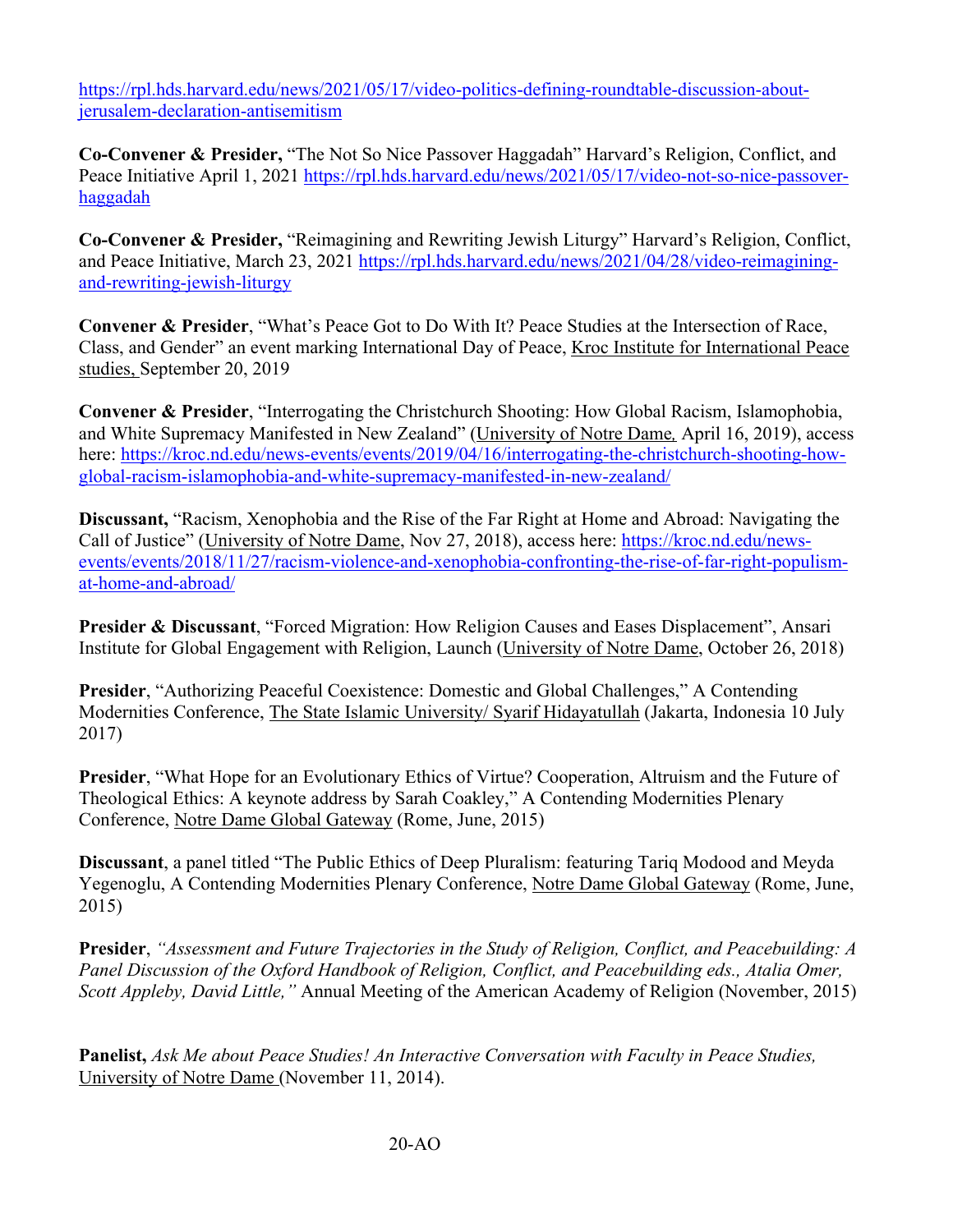**Panelist**, *Understanding Gaza*, University of Notre Dame (August 28, 2014).

**Panelist,** "Is Peace Studies My Field Too?" *Kroc Institute's Summer Institute Teaching Peace in the 21st Century* (Summer 2009, 2010, 2011, 2013, 2014)

**Panelist,** *Religion as a Driver of Violence and/or Source for Peace*" *Kroc Institute's Summer Institute Teaching Peace in the 21st Century* (Summer 2017)

**Panelist,** "Syllabus for Introduction to Peace Studies," *Kroc Institute's Summer Institute Teaching Peace in the 21st Century* (Summer, 2014 & 2015)

**Discussant,** a panel titled "Peace, Morality and International Studies: Research and Teaching in a University Setting," *Notre Dame and BYU: Leading the Way in Ethics Education*, University of Notre Dame (Nov 21, 2013)

**Discussant,** *Music, Literature, and Peacebuilding Workshop,* Kroc Institute for International Peace Studies, University of Notre Dame (April 19, 2013)

"**Introduction and Discussion of Five Broken Cameras: A Film co-directed by Emad Burnat and Guy Davidi,"** *ScreenPeace Film Festival 2013,* The Kroc Institute for International Peace Studies & the DeBartolo Performing Arts Center, University of Notre Dame (January 31, 2013)

**"Introduction to and chairing of a Panel,"** *The ethical, Strategic & Legal Implications of Drone Warfare,* (Notre Dame Chicago Commons, March 19-21, 2013).

**"Introduction to and chairing of a Panel,"** *Democratic Revolution in the Middle East* (University of Notre Dame, February, 2011)

**"Introduction to and chairing of a Panel,"** *Transitions to Democracy & the Arab Spring: Does Latin America Hold Lessons for the Middle East?"* (University of Notre Dame, October, 2011)

"**Introduction to and chairing of a Panel,"** A Discussion of Daniel Philpott's *Just and Unjust Peace: An Ethic of Political Reconciliation* (University of Notre Dame, October, 2012)

**"A Response,"** moderated and responded to *Human Rights and Human Identities: A Panel,* **Global Governance and the Future of Strategic Peacebuilding: A Conference in Honor of Robert C. Johansen** (University of Notre Dame, April, 2012)

**"Panelist,"** *Wait A Second: Am I in Peace Studies Too?* **Teaching Peace in the 21st Century: Annual Summer Institute for Faculty** University of Notre Dame, (2015, 2014, 2013, 2011,2010)

*Media & Policy (a selection):*

- Participated in a panel of experts on SCOPE, *Indus News* August 12, 2021
- An Interview on Podcast, *Hidden Grief* https://podcasts.apple.com/us/podcast/griefnation/id1554016182?i=1000528349341 (July 2021).
- A podcast discussion "Book Preview: Indonesian Pluralities" *The Kroc Cast: Peace Studies Conversations* June 23, 2021 https://thekroccast.podbean.com/e/book-preview-indonesian-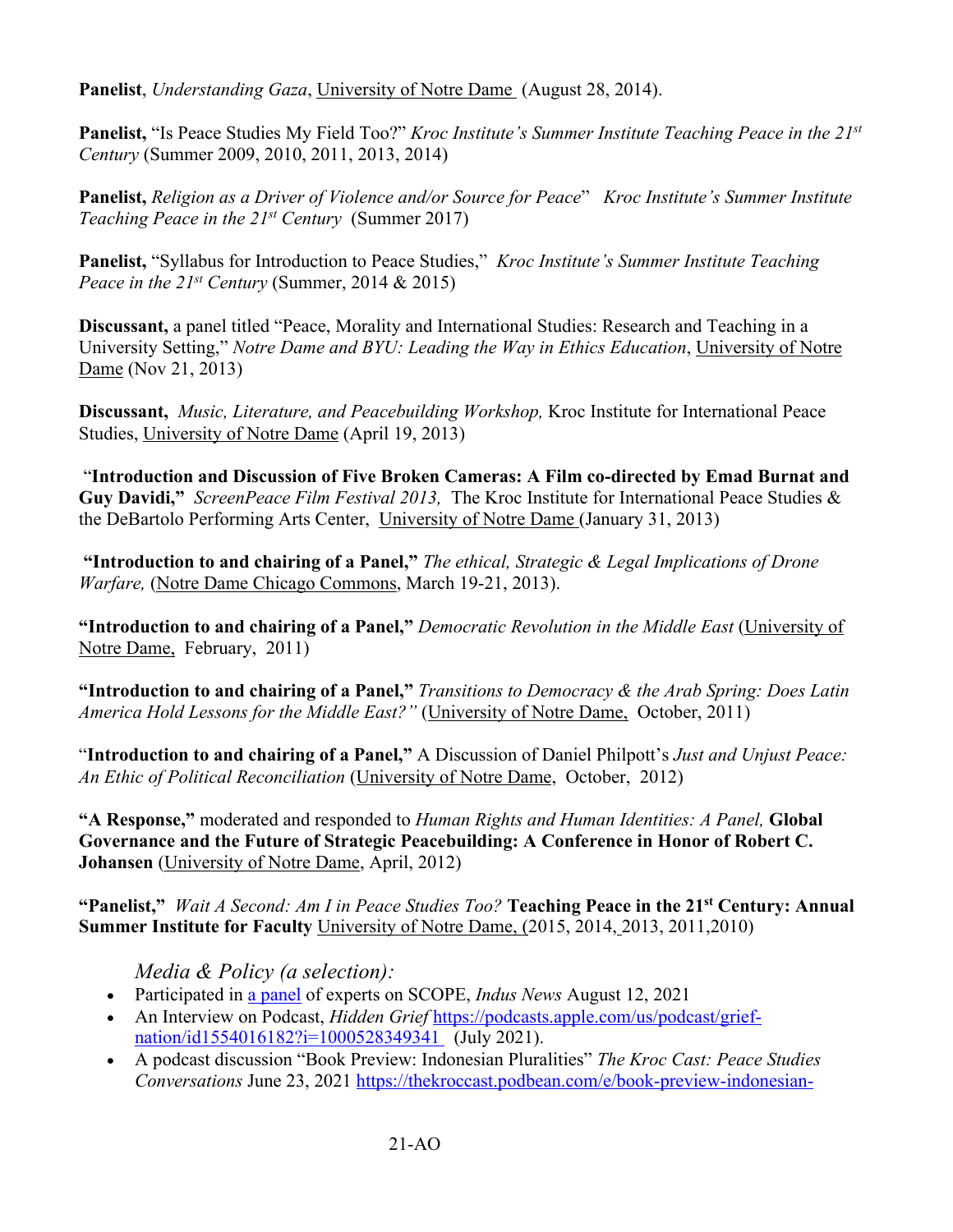pluralities/?fbclid=IwAR3PoyJ3sEH2CUTlo3N-ivu86- YAUMYPBFq95LiLnLu30xO\_us9RQuoxhlI

- A podcast discussion, "Decoloniality, Religion and Contending Modernities" *The Kroc Cast: Peace Studies Conversations* June 16, 2021 https://thekroccast.podbean.com/e/decolonialityreligion-and-contending-modernities/
- $\bullet$  In July 2021
	- o Quoted in Brooke Anderson, *"*Why Ben & Jerry's decision presents a BDS dilemma for Israel" *The New Arab* July 26, 2021.
	- o An interview with Gulan, https://www.gulanmedia.com/en/story/263706/atalia-omer-togulan:-globalization-is-here-but-through-the-system-and-logic-of-neoliberalism
	- o An interview with the Organization for Defending Victims of Violence https://www.odvv.org/blog-3299-ODVV-Interview-The-prolonged-siege-of-Gaza-is-aviolation-of-international-law
- $\bullet$  In June 2021
	- o *Interviewed in Voice of Islam, The Morning Show,* "Israeli-Palestinian Conflict,10 billion-year-old red giant stars"
	- o *Quoted in The New Arab,* "An awaking in Washington as pro-Palestine demonstrations and congressional support gain momentum"
	- o *Quoted in Jewish Currents,* "What Happened to IfNotNow?"
- In May 2021
	- o was quoted in the *The New Arab* article "How Palestine and BDS became part of New York's mayoral race."
	- o was interviewed in the *Prince George Citizen* article "The tragedy of Israeli colonialism."
	- $\circ$  was interviewed by WHRU radio (New York)
	- o Response to the Human Rights Watch report on Palestine-Israel" May 3, 2021 *Kroc Institute* https://kroc.nd.edu/news-events/news/response-to-the-human-rightswatch-report-on-palestine-israel/
- In April 2021
	- o Quoted in Arianna Skibell, "J Street finally wants the US to think beyond the two-state solution" *972 Magazine* April 16, 2021 https://www.972mag.com/j-street-confederationisrael-palestine/
	- o Quoted in Aaron Freedman, "What Happened to IfNotNow?" *Jewish Currents* April 26, 2021 https://jewishcurrents.org/what-happened-to-ifnotnow/
- "Engaging Religion or Domesticating Religion? An Interview with Atalia Omer" an interview conducted by Judd Birdall, *Religion & Diplomacy* November 25, 2020 https://religionanddiplomacy.org.uk/2020/11/25/engaging-religion-or-domesticating-religion-aninterview-with-atalia-omer/
- In October 2020:
	- o quoted in the *Forbes* article "The Peace Pact With Israel, Bahrain And The UAE Is Good Business — The Carbon Cause Included.
	- o was quoted in the *Lifewire* article "Facebook Ban of Holocaust Denial Considered Too Little, Too Late."
	- o was mentioned in the *Harvard Gazette* article "Where religion and public life meet."
	- o was mentioned in the *India New England News* article "Harvard's Divinity School's Religion and Public Life initiative will bring first new master's program in 50 years."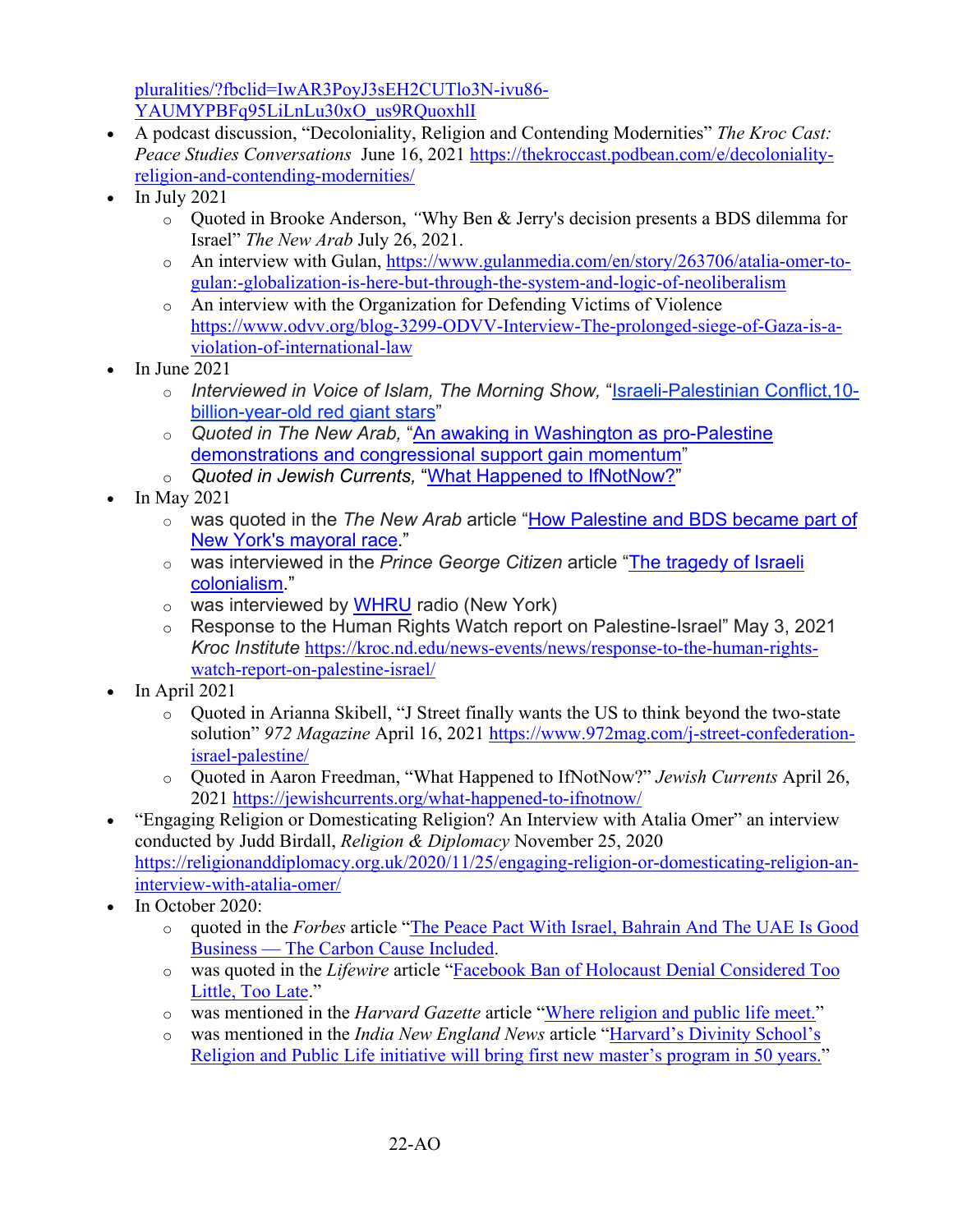- A Conversation with Orly Noy on translation as radical politics as part of the Kroc Institute's *Peace in a Time of Pandemic* Video Short Series, https://www.facebook.com/watch/?v=735366533925402 (released July 8, 2020) "Episode 6: Movements for Justice in Israel-Palestine and the United States"
- Interview by Nathan Goldman, "A New Generation of Jewish Activists Is Transforming Judaism Itself" *The Nation* 26 September 2019 https://www.thenation.com/article/bds-anti-zionistactivism-atalia-omer-interview/
- Interviewed on Here & Now on how to make sense of the pattern of targeting of places of worship April 29, 2019 https://www.wbur.org/hereandnow/2019/04/29/california-synagogueshooting
- Harry Bruinius, "On College Campuses, a question of what constitutes anti-Semitism" *The Christian Science Monitor* October 11. 2018 https://www.csmonitor.com/EqualEd/2018/1011/On-college-campuses-a-question-of-whatconstitutes-anti-Semitism
- Served on Sub-committee on Religion, Women, and Peacebuilding for the U.S. State Department (Summer and Fall 2016)
- Shaul Magid, "Exploring the Crack in Liberalism in Israel/Palestine: Reading Atalia Omer's When Peace is Not Enough After Bernie Sanders" in *Tikkun* 23 June 2016 http://www.tikkun.org/nextgen/exploring-the-crack-in-liberalism-in-israelpalestine-readingatalia-omers-when-peace-is-not-enough-after-bernie-sanders-3
- A radio conversation, *Vantage Point with Agustin Fuentes* (October 14, 2014)
- Interview with Jonathan Beasley, "For Peace's Sake," *Harvard Gazette* (September 16, 2014), http://news.harvard.edu/gazette/story/2014/09/for-peaces-sake/
- Interview by Kevin Clarke, "Looking for Hope as Violence in Gaza Continues" *America: The National Catholic* (August 2, 2014). Can be accessed here: http://americamagazine.org/content/all-things/looking-hope-violence-gaza-continues
- Interview by Grant Osborn, *Notre Dame Institute for Advanced Studies Ouarterly Fall 2013*. Can be accessed here: www.nd.edu/~gosborn/NDIAS-Quarterly\_Fall-2013/.
- "The Academic Minute" *WAMC Northeast Radio* (Albany, NY) (October 24, 2013). Can be accessed here: http://wamc.org/post/dr-atalia-omer-notre-dame-israeli-and-palestinian-identity
- Interview on "The Stream" a TV program of Al-Jazeera America, . http://america.aljazeera.com/watch/shows/the-stream/the-latest/2013/9/30/searching-forisraelipalestinianpeace.html (October 1st, 2013)
- Radio Interview about *When Peace Is Not Enough* on *Middle East in Focus* on KPFK, Los Angeles (July 21, 2013)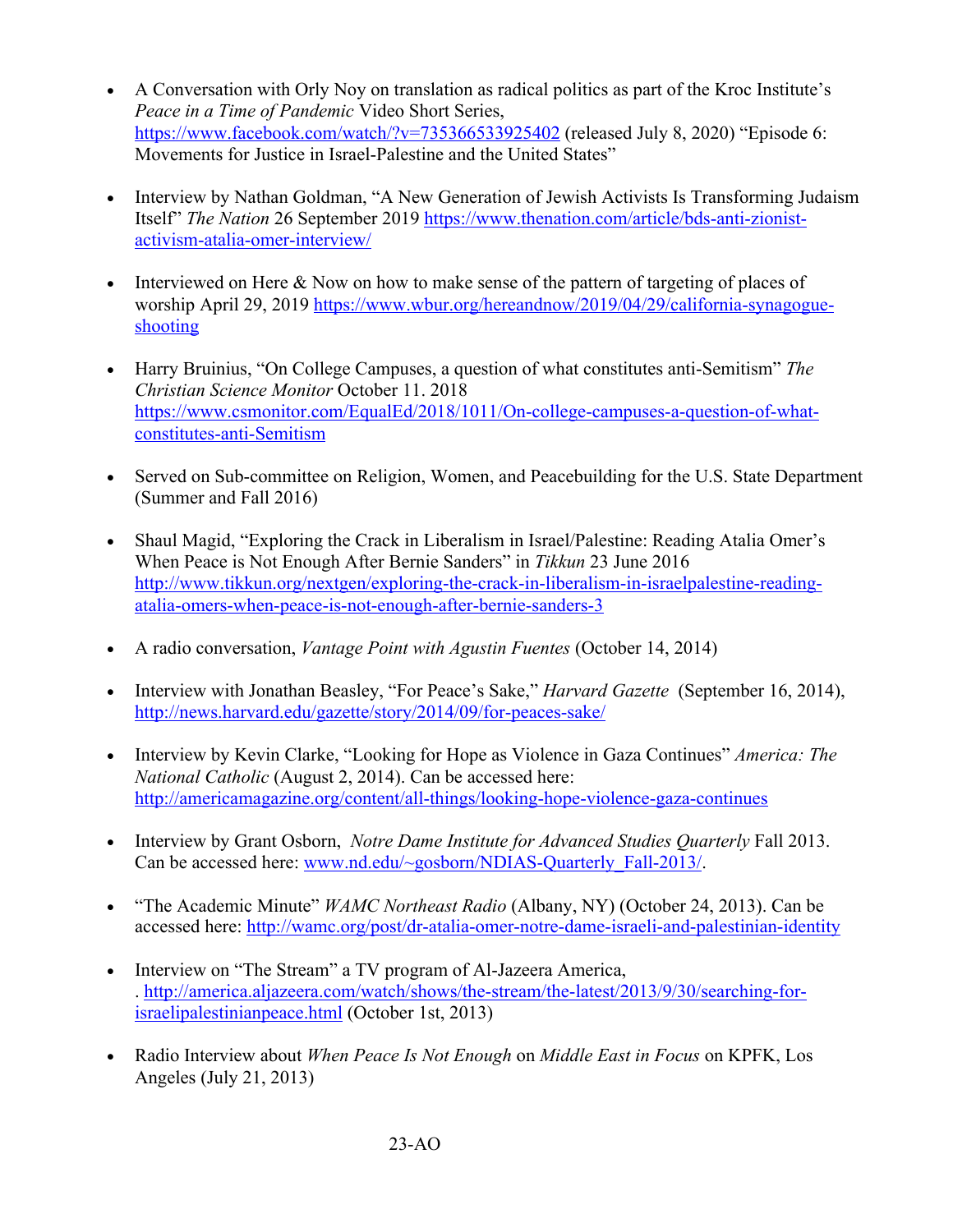- "Israel and Palestine: One State or Two?" by Rebecca Burns, *In These Times* (February 5, 2013) http://ourwww.inthesetimes.com/article/14447/israel\_and\_palestine\_one\_state\_or\_two
- "Experience Michiana," *WNIT Public Television* (January 28, 2013) http://www.wnit.org/expmichiana/e/january-28th-2013.html
- "U.S. Weapons Used in Gaza: Israel Gets a Hefty Chunk of Military Aid from the U.S." by Tom Roberts, *National Catholic Reporter* (January 16, 2009)
- "Thoughts on U.S. Involvement in Middle East," *WNDU* (January 6, 2009) http://www.wndu.com/home/headlines/37172629.html

### *Editorial Boards & Consulting*

*Edinburgh Studies on Diasporas and Transnationalism*, a book series of Edinburgh University Press (2019-present) *Journal of Religious Ethics* (2018-2024) *Journal of the American Academy of Religion* (2013-present) *Journal of Religion, Conflict, and Peace* (2011-2014) *Journal of the Sociology of Religion* ( 2011-2014) *Catholic Relief Service* (consultant for Learning Event in Bosnia, 2017) *Jesuit Refugee Service* (Serve on Advisory Committee to review JRS' mission, values, capacitybuilding tools, and programs from an interfaith perspective) *Alliance for Peacebuilding* (Consulted as part of a 2016 Conference in Istanbul focusing on developing a Guide for Effective Inter-Religious Action in Peacebuilding) *International Studies Association, Religion & International Relation Unit,* Committee for the selection of best graduate student paper.

*Other Selected Service*

Co-Chair, Religion, Social Conflicts, and Peace Unit, *American Academy of Religion* (since 2015)

Co-Director, *Contending Modernities: A Global Research Initiative exploring how religious and secular forces interact in the modern world* (since 2015)

Faculty lead organizing Peace Research Education Seminar (2015-2017 & 2019-2020)

Faculty lead organized informal reading groups of Kroc students, faculty, and visiting fellows (spring 2016 & Spring 2019)

Participant, SEED (Seeking Education Equity & Diversity) Program, involving monthly sessions throughout the year (2016-17)

### *Selected Courses*

The Israeli-Palestinian Conflict through Film (undergraduate and graduate) Decolonizing the Palestine/Israel Syllabus (graduate) Introduction to Peace Studies (undergraduate)